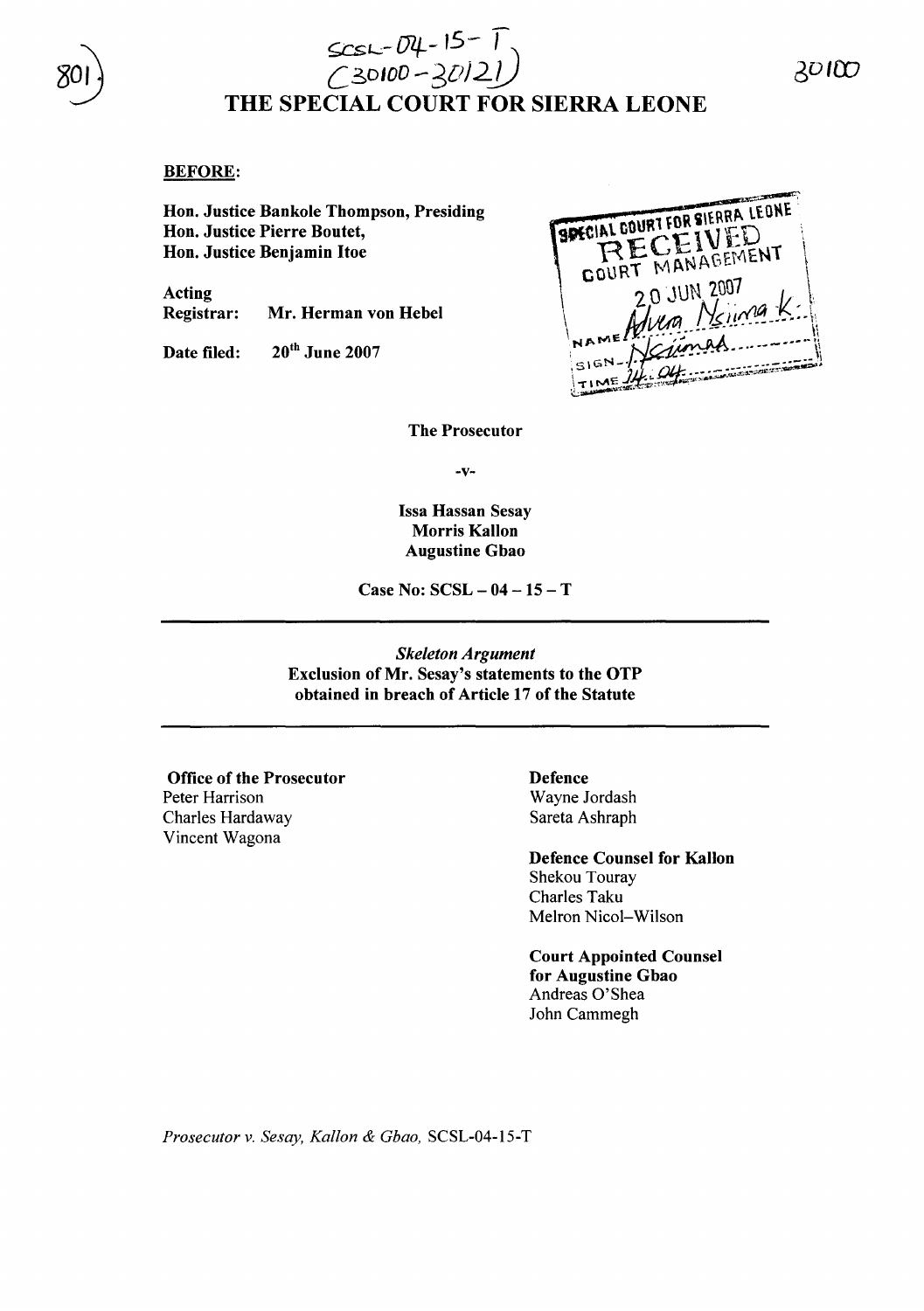*"[T]he blood of the accused is not the only hallmark of an unconstitutional inquisition....* [T]he *efficiency* of the rack and *thumbscrew can be matched, given the proper subject, by more sophisticated modes of 'persuasion'" (Jackson* v. *Denno, 84 s.et.* 1774, 1788 (1964)).

*"[LJife and liberty can be as much endangeredfrom illegal methods used to convict those thought to be criminals as from the actual criminals themselves," (Spano* v. *New York, 360 Us.* 315, *320-21 (1959)).*

## Application to Exclude

1. The Defence submits that the prior statements of the first Accused  $(10^{th}, 11^{th},$ 12<sup>th</sup>, 14<sup>th</sup>, 17<sup>th</sup>, 18<sup>th</sup>, 24<sup>th</sup> and 31<sup>st</sup> March and 14<sup>th</sup> and 15<sup>th</sup> April 2003) are inadmissible pursuant to Rule 89 and 95 of the Rules of Procedure and Evidence ("The Rules"). The statements were obtained in breach of Articles  $17(4)(a)$  and  $17(4)(g)$  of the Statute of the Special Court for Sierra Leone ("The Statute") and Rules 42, 43 and 63.

## Ground One

#### Oppressive Course of Conduct

2. The Prosecution's conduct from the initial arrest until the end of the interviewing process was oppressive. It was designed, by its nature and duration and other attendant circumstances, to excite fears of the consequences of the process and hopes of immediate release from charge and detention that so affected the mind of Mr. Sesay such that his free will was overborne and left him with no choice but to speak, when otherwise he would have stayed silent. The resulting statements were thus taken in violation of the fundamental right to remain silent (Article  $17(4)(g)$  of the Statute) and must be excluded pursuant to Rule 95.

#### Ground Two

Involuntariness (inducements, promises, threats)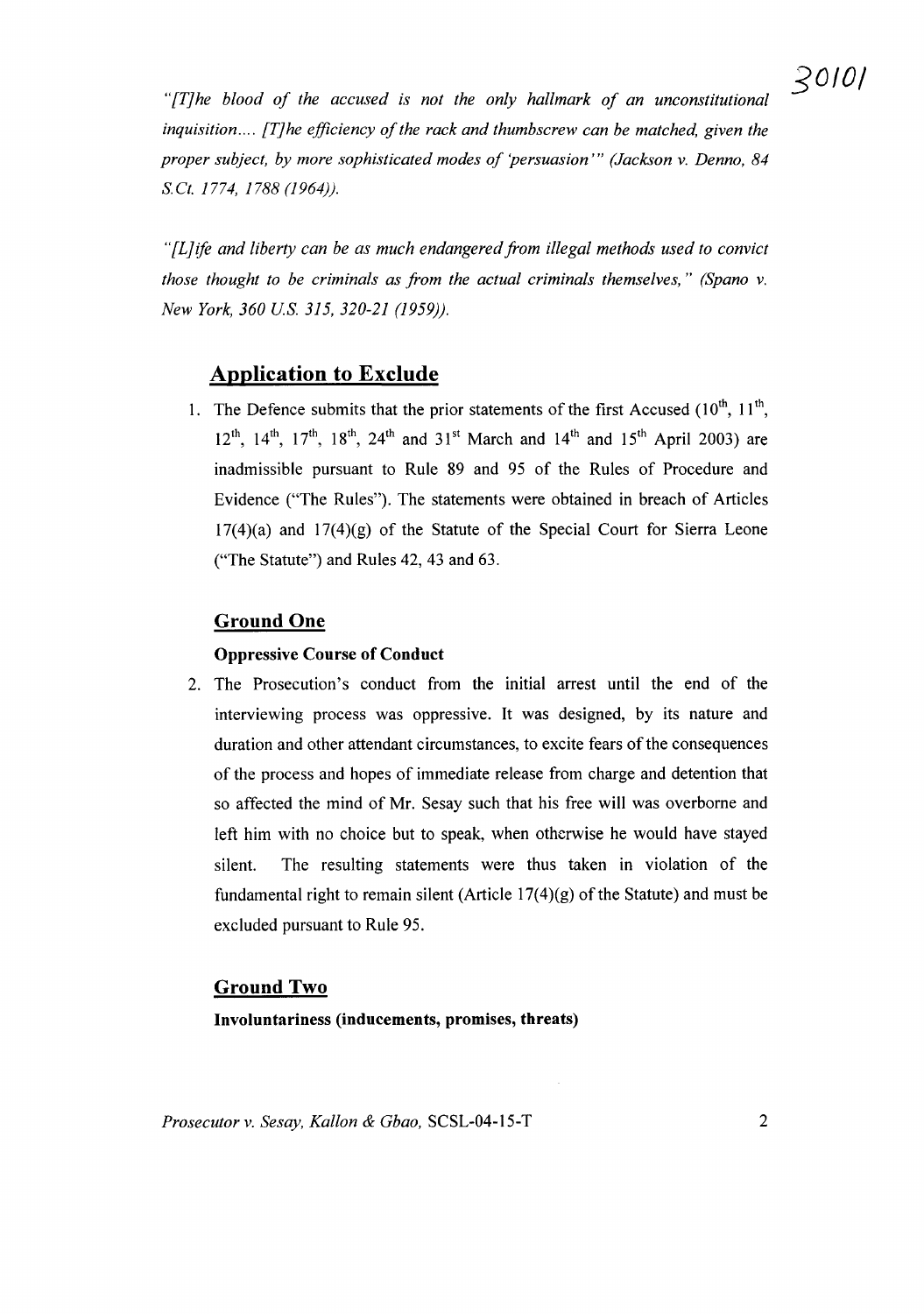- 3. The Statements of the Accused were obtained as a result of an investigative conspiracy designed to confuse the accused and sap his will. Mr. Sesay did not voluntarily waive his right to Counsel nor did he voluntarily provide the statements to the Prosecution. The Prosecution's investigators deliberately deprived Mr. Sesay of his rights pursuant to Rule 42, 43 and 63.
- 4. In short the Prosecution's investigators;
	- (i) Executed a deliberate plot to threaten, coerce and persuade Mr. Sesay in order to sap his will and procure his consent to being interviewed in breach of his right to silence and without the protection of a lawyer;
	- (ii) Deliberately failed to explain the full meaning and import of the Accused Article 17 and Rule 42, and 63 rights. The Prosecution investigators (Mr. Morrisette, Mr. Berry, Mr. White and Mr. Saffa) inculcated a process designed to trick Mr. Sesay into believing, notwithstanding his detention, that he was a witness for the Prosecution and not an Accused facing an approved indictment; and
	- (iii) Engaged in conversations off-tape concerning Mr. Sesay's cooperation with the Prosecution and crimes alleged in the indictment in breach of Rules 43 and 63.
- 5. The Prosecution's conduct was in breach of minimum rights which have been recognised as fundamental to any civilised justice system. The involuntariness of the waiver of the right to Counsel and the involuntariness of the statement is manifest from the face of the transcripts and the oral testimony given by Mr. Morrisette, Mr. Berry, Mr. Lamin and Mr. Saffa. In light of this evidence the Prosecution are *unable* to discharge their burden of proof pursuant to Rules 42, 43, 63 and 92.

## **Ground Three**

## Breach of the right to counsel

 $30/02$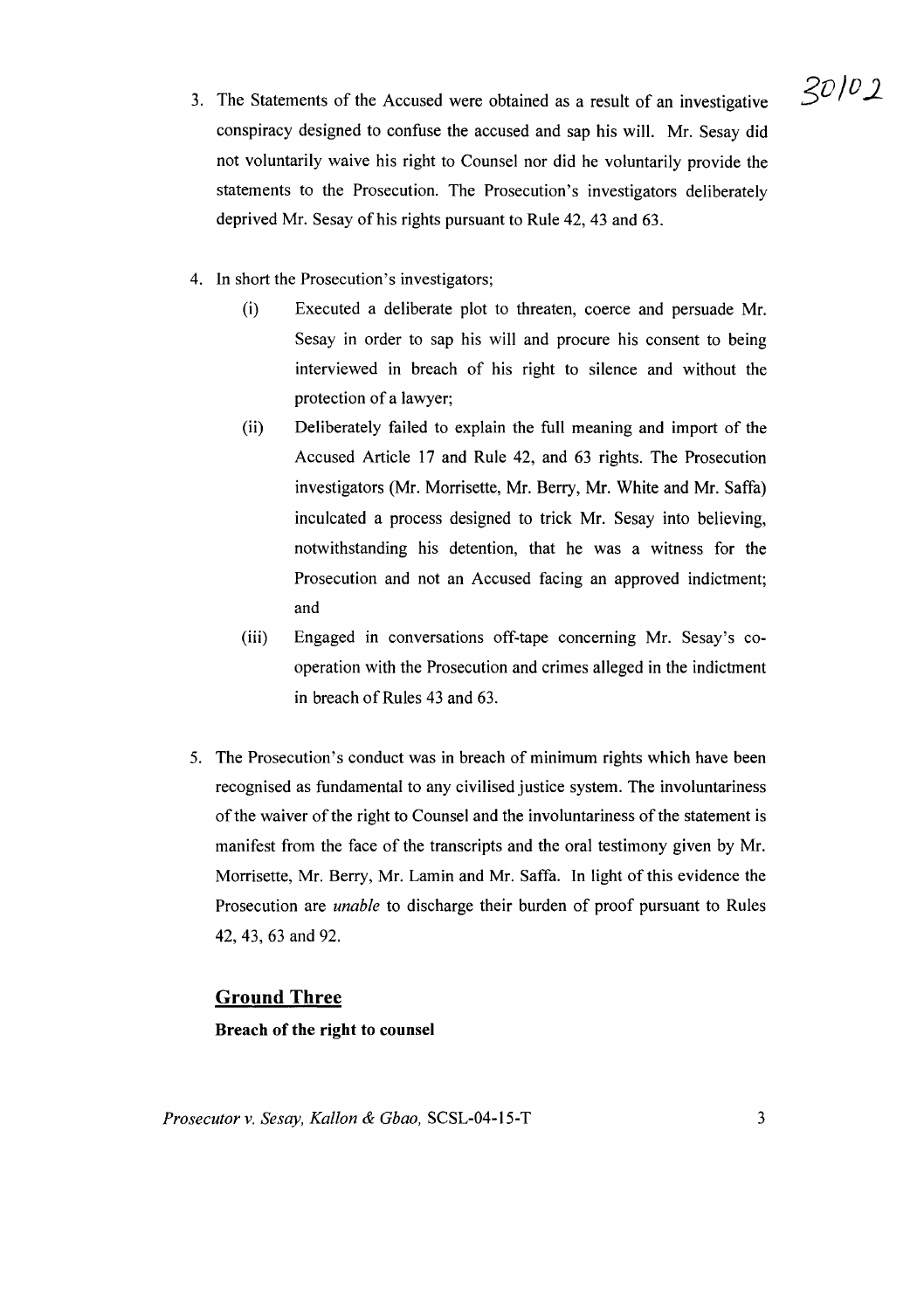# $30/03$

- 6. During the course of his custodial interviews, Mr. Sesay expressed a desire for counsel on at least three occasions: in a request form submitted on March  $13<sup>1</sup>$ during his first appearance in the presence of the Prosecution,<sup>2</sup> and in a 24 March letter witnessed and signed by John Berry.<sup>3</sup> All interviews conducted subsequent to Mr. Sesay's initial invocation of his rights on March 13 took place without the presence of Counsel and should therefore be excluded, and all subsequent waivers were invalid.<sup>4</sup>
- 7. Mr. Sesay's right to Counsel was not explained to him "in a language he...understands," as required by Rule 42. At the time of his interviews, Mr. Sesay did not understand the meaning of the words "waive" and "counsel."
- 8. The explanation of the right to counsel proffered by Mr. Morissette during the first interview was wilfully or negligently misleading, and failed to communicate the substance of the right. Absent any subsequent effort to disabuse Mr. Sesay of his misunderstandings, all subsequent waivers were invalid.
- 9. Mr. Sesay demonstrated confusion as to his rights to immediate legal assistance (as opposed to legal assistance once his case went to trial) during his first appearance on March  $15<sup>5</sup>$  He also demonstrated a misunderstanding of the meaning of the waivers during his interview on April 14. Mr. Berry and Mr. Morissette failed to adequately correct these misunderstandings as required by Rules 42 and 63. All subsequent waivers were therefore invalid.
- 10. The Prosecution investigators failed to sufficiently explain the roles and responsibilities of duty counsel. By neglecting to correct Mr. Sesay's

<sup>&</sup>lt;sup>1</sup> See Initial Appearance of Issa Hassan Sesay held before Judge Benjamin Mutanga Itoe on Saturday, 15 March 2003, The Special Court for Sierra Leone, Case No. SCSL-2003-05-I, Transcript p. 54, In.

<sup>14,</sup> for reference to this document.

 $2^{\circ}$  Mr. Sesay clearly invoked his right to counsel by answering "I will get a lawyer" in response to Justice Hoe's query as to whether he desired legal assistance. Id, p. 55, In. 17. See also id. pp. 54-56.  $3$  Exhibit A4 of the voir dire.

<sup>4</sup> See Prosecutor v. Bagasora/ICTR/para. 20.

<sup>&</sup>lt;sup>5</sup> Transcript, Initial Appearance of Issa Hassan Sesay held before Judge Benjamin Mutanga Itoe on Saturday, 15 March 2003, The Special Court for Sierra Leone, Case No. SCSL-2003-05-I, p. 6, Ins. lO-B.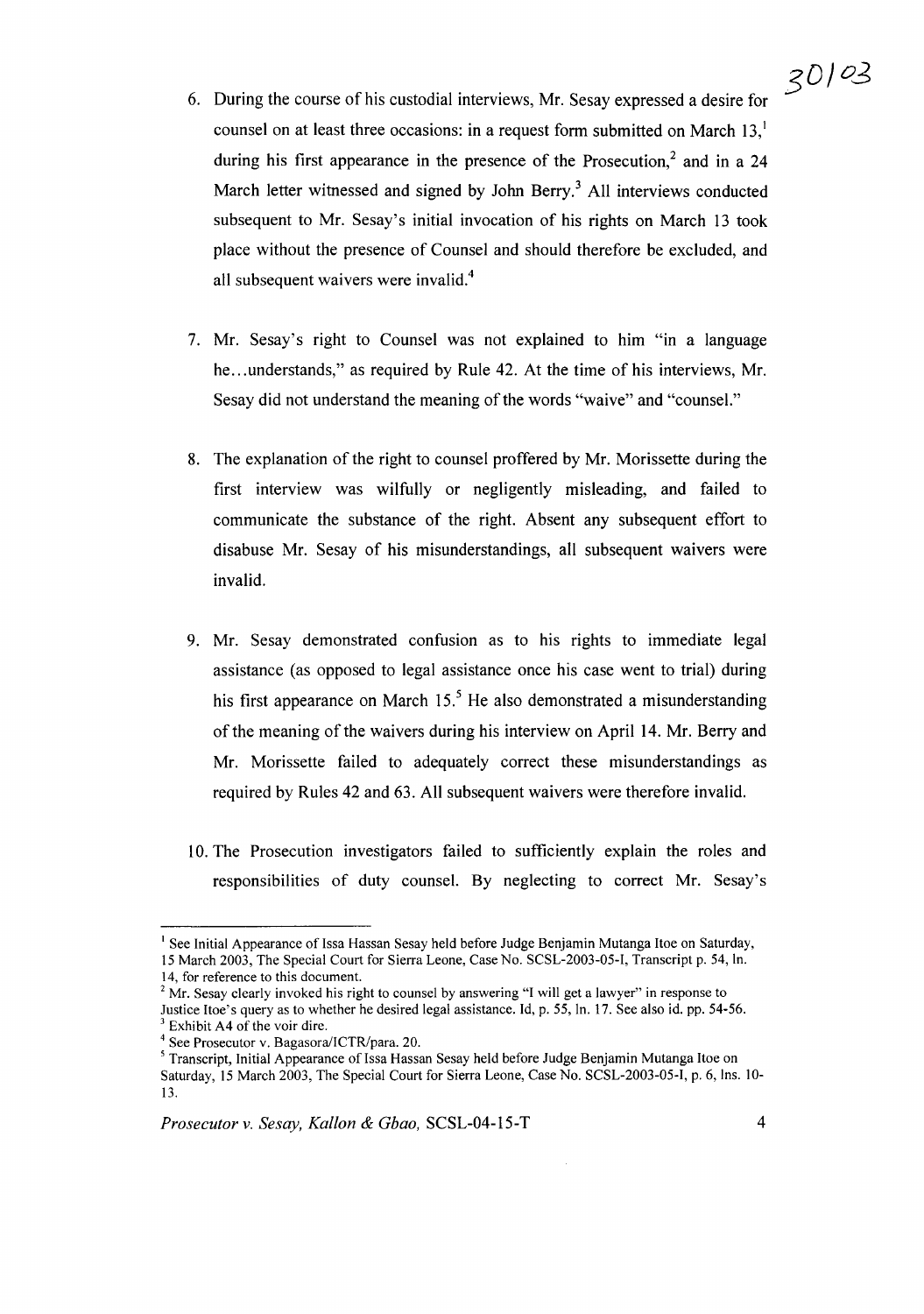$30104$ misapprehensions as to duty counsel's duty of confidentiality, Mr. Morissette effectively failed to offer him the services of a lawyer.

## Ground Four

Breach of the Accused's right to be informed promptly and in detail in a language which he or she understands of the nature and cause of the charge against him, under Article 17(4)(a)

- 11. Mr. Sesay was not served his indictment until after his first interview, when his cooperation with the Prosecution was first obtained.
- 12. Due to the circumstances of his incarceration at Bonthe, Mr. Sesay had no practical opportunity to read his indictment prior to his first appearance on March 15, when it was read to him and translated into Krio.
- 13. As indicated by the extensive translation needed to explain the indictment to Mr. Sesay during his March 15 first appearance, which took over two hours to accomplish, Mr. Sesay had yet to be informed in detail of the charges against him in a language he understood at that time.
- 14. The Prosecution can not in good faith abdicate responsibility for this failure. It was incumbent upon the Prosecution to ensure that during the course of the interview process, his understanding of the charges was sufficient to make an informed decision concerning his cooperation

#### General Legal Submissions

15. Article 17(g) of the Statute and the rights therein have been recognised by all civilised nations as essential to a fair trial – see Article 14 of the International Covenant on Civil and Political Rights (lCCPR) / Article 7 of the African Charter on Human and Peoples Rights (ACHPR) / Article 6 of the European Convention on Human Rights (ECHR) / Article 8 of the American Convention on Human Rights (ACHR).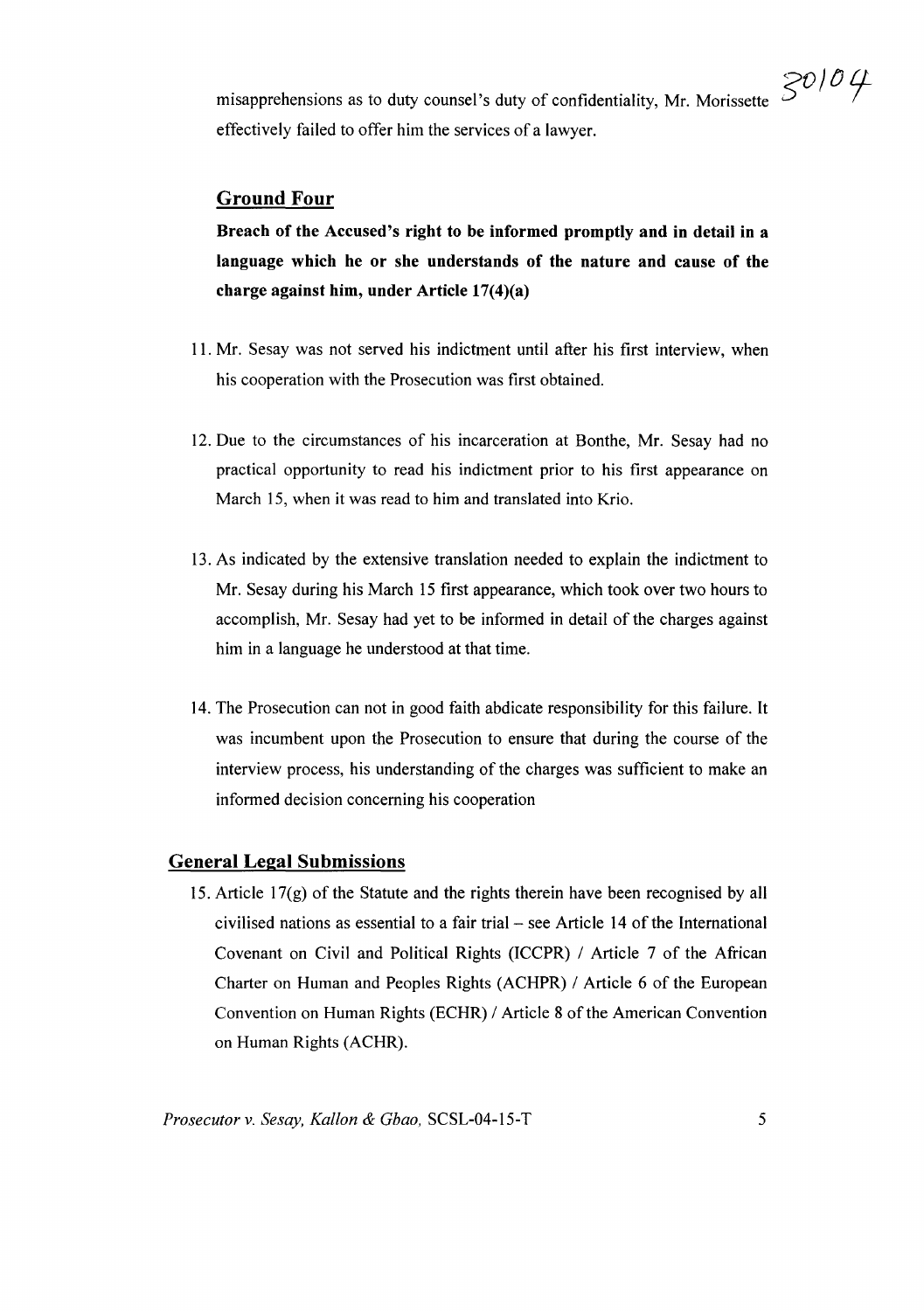- 16. The right not to be subjected to torture or to cruel, inhumane or degrading treatment or punishment is equally ingrained in the legislative doctrines of civilised nations and enshrines one of the fundamental values of the democratic societies – see Article 7 of the ICCPR/Article 5 of the ACHR/Article 3 of ECHR/Article 5 of the ACHR and the UN Torture Convention.<sup>6</sup>
- 17. Both torture and cruel, inhuman and degrading treatment can be exclusively psychological in nature. See Human Rights Committee, General Comment 20, Article 7 (Forty-fourth session, 1992), para. 5.
- 18. A v others: House of Lords (2005) UKHL 71 Para 15; "It is... of significance that the common law... refused to accept that oppression or inducement should go to weight rather than the admissibility of the confession. The common law has insisted on an exclusionary rule." See for a clear affirmation of the rule, Wong Kam- ming v The Queen (1980) AC 247.
- *19. A statement taken in violation of the fundamental right to the assistance of counsel must be excluded pursuant to Rule* 95 *(Prosecutor v. BagasoralICTR/ Para.* 21). *An involuntary statement ought to be excluded pursuant to Rule* 95. *A statement obtained in breach of internationally protected human rights ought to also be excluded pursuant to Rule 95 (Prosecutor v. DelaliclI'rial ChamberlICTYlPara 35).*
- 20. It is also important to bear in mind the provisions of Rule 5 (Prosecutor v. Delalic/ Trial Chamber / ICTY/ Para. 37).
- 21. Using an incriminating statement, obtained from an Accused in violation of his rights, generally results in unfairness because it infringes his privilege against self-incrimination and does so in a most prejudicial way  $-$  by

<sup>6</sup> See, e.g., Soering v. United Kingdom (1989) 11 EHRR 439 and A and others v Secretary of State for the Home Department (2005) UKHL 71.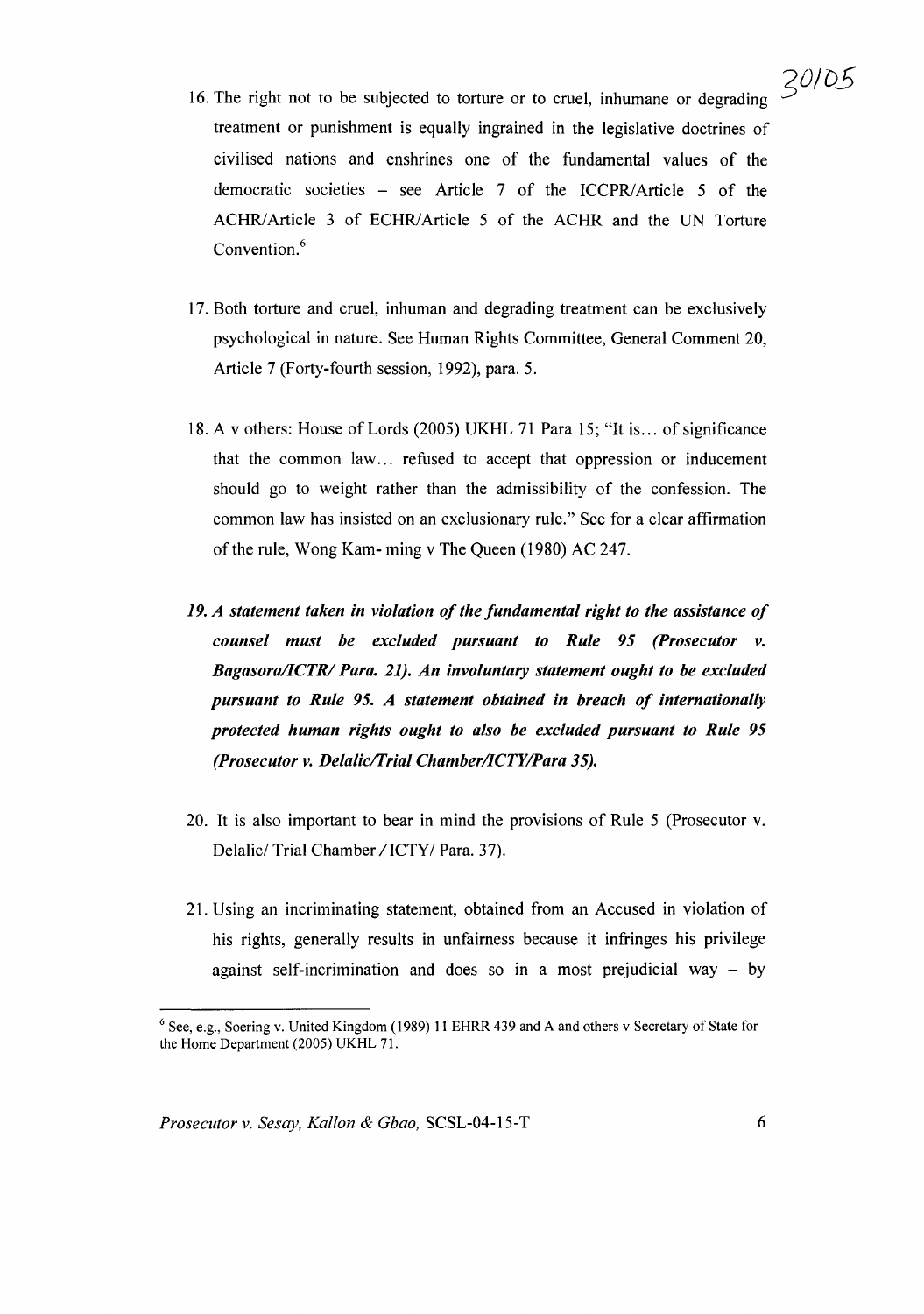30106

supplying evidence which would not otherwise be available. There can be no greater unfairness to an Accused than to convict him or her by use of unreliable evidence (R. v Evans (1991) 1 S.C.R 869).

22. Rules 42 and 95 include no caveats for evidence introduced for purposes of impeachment during cross-examination.

#### Use of inadmissible statements

23. The use of inadmissible statements in any capacity is impermissible; "a statement made by a prisoner under arrest is either admissible or not admissible. If it is admissible, the proper course is for the police to prove it. .. If it is not admissible, nothing more ought to be heard of it. It is a complete mistake to think that a document which is otherwise inadmissible can be made admissible in evidence simply because it is put to an accused person in crossexamination" (R. v. Treacy (1944) 2 All ER 229).<sup>7</sup>

#### Burden of Proof

*24. Rule* 42 *embodies the essential provisions of the right to a fair hearing as enshrined in Article* 14(3) *of the ICCPR and Article* 6(3) *of the ECHR (Prosecutor v. Delalic/Trial Chamber/ICTY/Para 43). Rule 42 and 95 must be read together. It would be extremely difficult for a statement taken in violation of Rule* 42 *to be admissible within Rule* 95, *which protects the integrity of the proceedings by the non-admissibility of evidence obtained by* 

<sup>&</sup>lt;sup>7</sup> See R v G (B) (1999) 240 N.R. 260 at pp. 3 and 19. The majority rejected the reasoning in the earlier case ofR v Kuldip (1990) (as presently relied upon by the Prosecution); see pp. 26 and 27. See also R v Brooks 28 C.C.C (3d) 441 wherein the Prosecution were permitted to cross examine the accused on statements "following a voir dire in which the trial judge was satisfied that the statements had been proved voluntary" (pp. 1). See also Harrold v Territory of Oklahoma; 169 F. 47, 94 C.C.A 415 at pp. 3,4, 5, 6, and 7. See also Bayless v US (1945) 150 F.2d at pp. 1,4 and 5. See also People v Yeaton (1988) 75 Cal, 17 P. 544 at pp. 1 and 2. See also People v. Rodriguez (1943) 58 Cal. App.2d. 415. at pp. 2, 3, 4, 5, 7, and 10. See also Supreme Court of Illinois v. Reid Pelkola, 19 Ill. 2d 156 at pp. 6 which also highlights the huge prejudicial effect of the Prosecution's approach in failing to tender the evidence during the course of its case. See People v Sweeny (1922) 304 Ill. 502,136 N.E. 687 at pp. 8. See Monette v. The Queen 23. C.R 244 (1956) at pp. 1 and 2. See also Supreme Court of Illinois v. Reid Pelkola, 19 Ill. 2d 156 at pp. 6 which also highlights the huge prejudicial effect of the Prosecution's approach in failing to tender the evidence during the course of its case. See People v Sweeny (1922) 304 111. 502, 136 N.E. 687 at pp. 8. See Monette v. The Queen 23. C.R 244 (1956) at pp. 1 and 2. See Beatrice Lynumn v.l1Iinois (1963) 372 U.S. 528 for examples ofthe types of issues to be considered: see pp. 1, 4 and 5.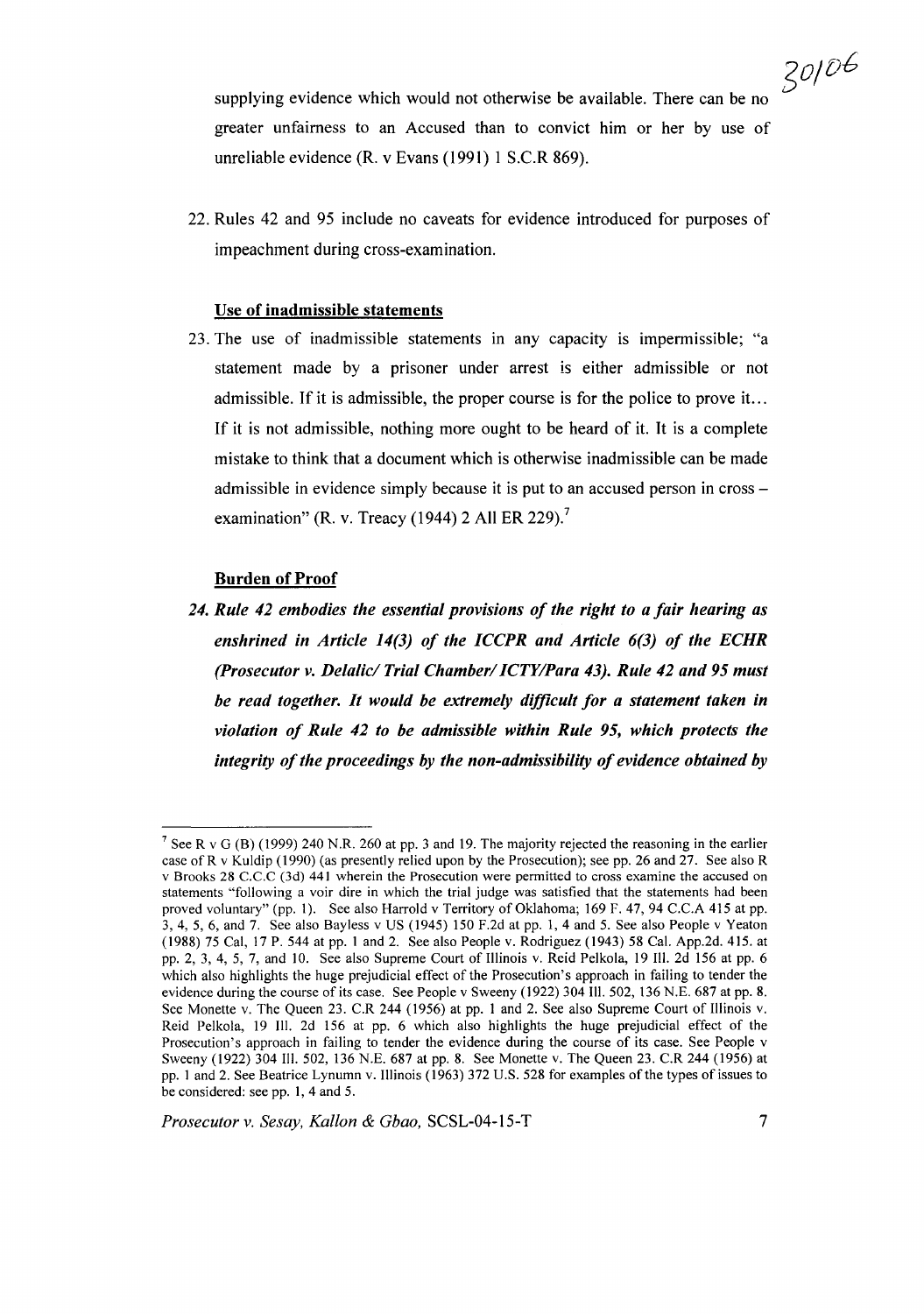*methods which cast substantial doubts on its reliability (Prosecutor v. Delalid Trial ChamberlICTYlPara* 43/44). <sup>8</sup>

- *25. The Prosecution's burden is a heavy one and Rule* 42 *contains stringent requirements. The Court must demand the most exacting standard (Prosecutor v. Bagasora IICTRIPara. 17).*
- *26. The Prosecution claiming voluntariness on the part ofthe Accused/suspect, or absence of oppressive conduct, is required to prove it convincingly and beyond reasonable doubt (Prosecutor v. Delalid Trial Chamber/ ICTY/ Para.* 42). *There can be no presumption of voluntariness under Rule 92 where violations ofeither Rule* 43 *or Rule* 63 *are manifest.*
- *27. When there is more than one conclusion reasonably open on the evidence, it is not for the Trial Chamber to draw the conclusion least favourable to the accused (Prosecutor v Tadic, IT* – 94 – 1 – T, *Opinion* and *Judgement*,  $7<sup>th</sup>$ *May* 1997, *Para. 240).*

#### Failure to make an independent and contemporaneous note of the events

- 28. The events concern the arrest and interview of a high profile member of the RUF at the behest of the Prosecution at an International Court. It is alleged that Mr. Sesay is responsible for grave breaches of International Law. These were circumstances in which, par excellence, any arrest and interrogation should have been conducted with the meticulous observance of the rules of fairness, whether those rules were by virtue of a Judge's Order from Trial Chamber I or by adherence to the Rules and the case law. See R. v. Delaney, (1989) 88 Cr. App. R. 338, 340.
- 29. See also R. v. Canale, (1990) 91 Cr. App. R. 1:

[T]he importance of the rules relating to contemporaneous noting of interviews can scarcely be over-emphasized. The object is twofold: not merely to ensure, so far as possible, that the suspect's remarks are

<sup>&</sup>lt;sup>8</sup> See also R. v. Manninen, Supreme Court of Canada, 21 O.A.C. 192, 25 June 1987: "[T]he use of selfincriminatory evidence obtained following a denial of the right to counsel will generally go to the very fairness of the trial and thus will generally bring the administration of justice into disrepute."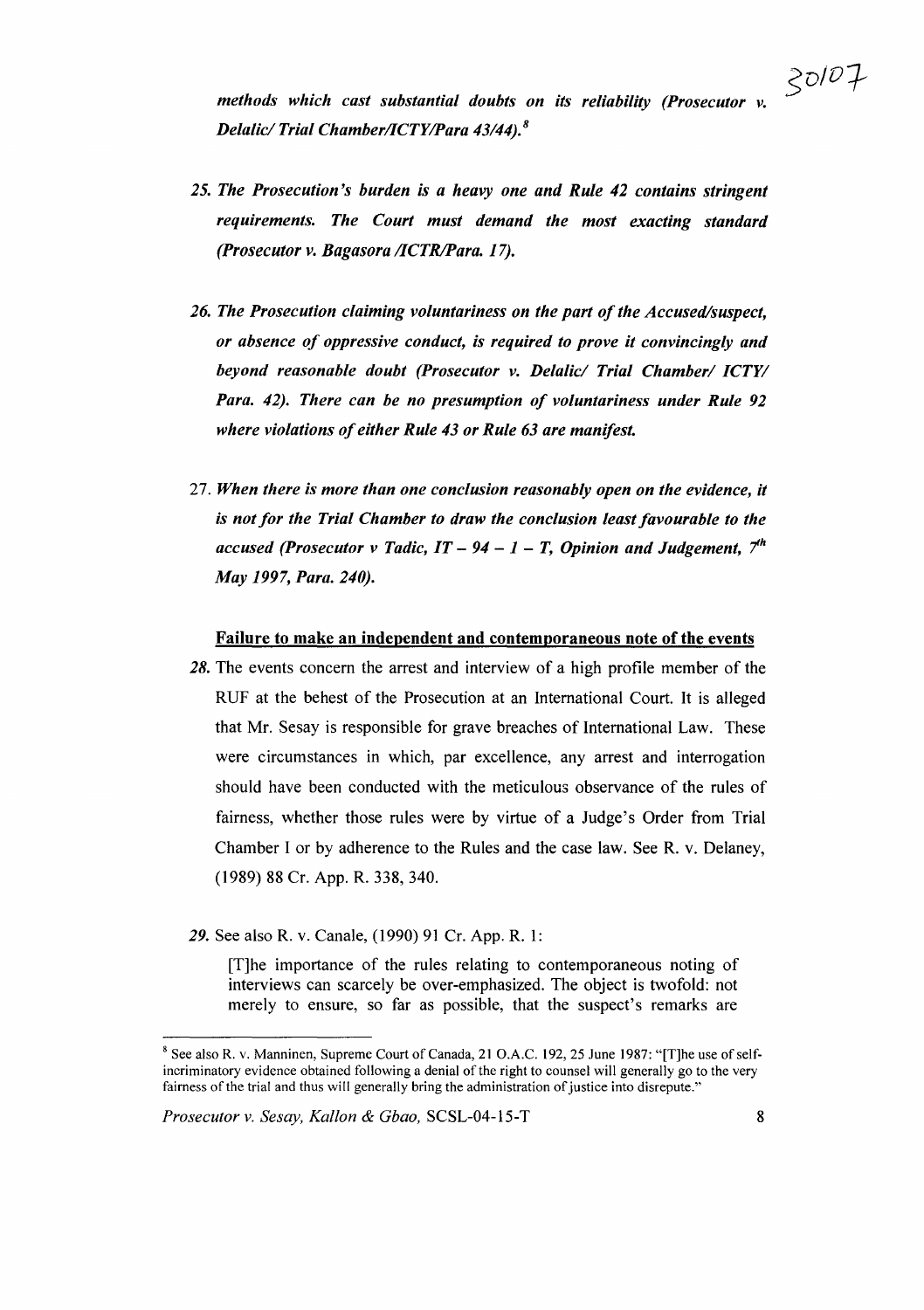

accurately recorded and that he has an opportunity when he goes through the contemporaneous record afterwards of checking each answer and initialling each answer, but likewise it is a protection for the police, to ensure, so far as possible, that it cannot be suggested that they induced the suspect to confess by improper approaches or improper promises. If the contemporaneous note is not made, then each of those two laudable objects is apt to be stultified.

- *30.* The failure to keep contemporaneous notes of the conversations with the accused is a clear indication that the Prosecution has failed to adhere to these fundamental rules of fairness. Contemporaneous notes would have provided the accused with safeguards to enable him to contest the voluntariness of the statements and the resulting waiver of rights, and would have prevented the investigators from inventing accounts about the questioning.
- 31. By failing to take contemporaneous notes, or indeed any notes, as soon as practicable, the officers deprived the court of what was, in all likelihood, the most cogent evidence as to what took place during the process of obtaining Mr. Sesay's "co-operation" and what induced him to confess. The Trial Chamber is *pro tanto* disabled from having the full knowledge upon which to base its decision. The Trial Chamber is entitled to ask itself why the investigators did not take notes. Was it mere laziness or was it something more devious? Was it perhaps a desire to conceal from the court the full truth of the suggestions held out to the accused? "These are matters which may well tip the balance in favour of the defendant in these circumstances and make it impossible for the... [Trial Chamber] to [be] satisfied beyond reasonable doubt, and so require... [it].. to reject the evidence."<sup>9</sup>

#### **Ground** one: Oppressive **Conduct**

32. R v. Praeger (1972) 56 Cr. App. R. 151, cited in Prosecutor v. Delalic/ Trial Chamber/ICTY: "Oppressive questioning is questioning which by its nature, duration or other attendant circumstances (including the fact of custody) excites hopes (such as hopes of release) or fears, or so affects the mind of the

<sup>9</sup> See R v Keenan (1990) 2 Q.B. 54,90 Cr.App.R. 1, CA, at p. 341, R v Delaney (1989) 88 Cr.App. R. 338 at p. 4, and R v. Canale (1990) 91 Cr. App. R. 1 at p. 6.

*Prosecutor* v. *Sesay, Kallon* & *Gbao,* SCSL-04-15-T 9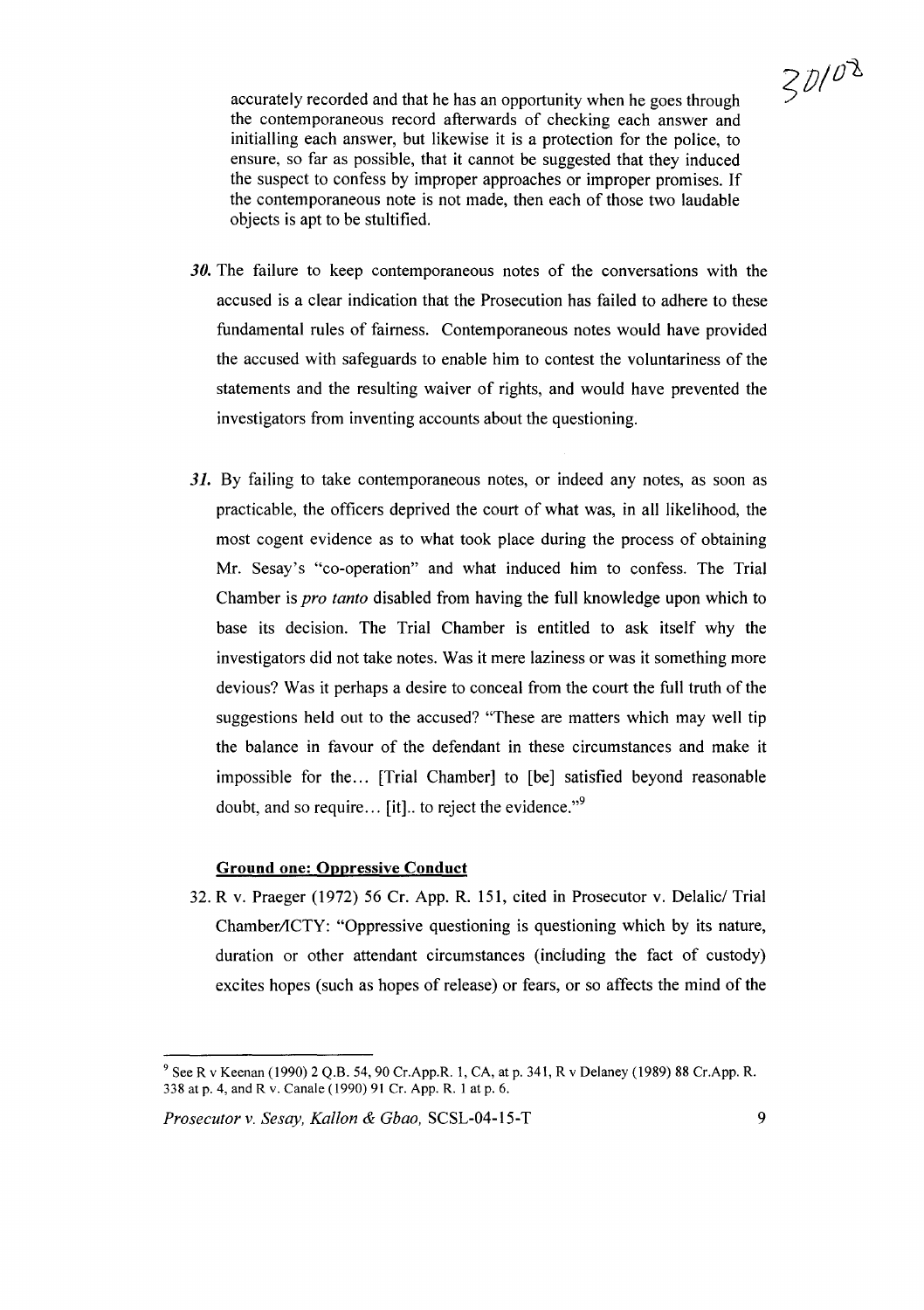subject his will crumbles and he speaks when otherwise he would have stayed silent."

- 33. The Trial Chamber must approach the question in a common sense way and ask if the prosecution have proved that the contested statement was voluntary in the sense that it was not obtained by fear of prejudice or hope of advantage excited or held out by a person in authority.
- 34. This Trial Chamber has previously held that witnesses should be contacted by WVS rather than directly by the police, for fear of witness intimidation:

We find merit in the Defence submission that the general population might feel intimidated by being approached by the police directly, considering that this Country has been through many years of armed conflict and that the social and political situation in Sierra Leone is such that it might reasonable lead to apprehension within the general population as to the role and power of the police. The Chamber, therefore, accepts the Defence submission that the appropriate organ to contact witnesses would be WVS, which statutorily, is tasked, *inter alia,* with 'provid[ing] [...] appropriate assistance for witnesses [...] who appear before the Court'. We opine therefore that the WVS, by virtue of their functions and objectives, namely, to provide protection, security and support to witnesses and victims, is in the best position to determine how to approach a witness, who may otherwise feel intimidated, to explain to a witness his or her right to refuse to be interviewed and to make sure that a proper consent for an interview was obtained from the witness.<sup>10</sup>

It would be incongruous to afford any less protection to an accused, or to hold that similar situations would not make an Accused's consent to interview any less improper.

35. Similar to an involuntary confession, statements induced by coercion, force or fraud, or oppressive conduct saps the concentration and has sapped the free will of the suspect through various acts and weakens resistance rendering it impossible for the suspect to think, clearly may constitute such conduct oppressive and the statement resulting from its exercise unreliable. This is

<sup>&</sup>lt;sup>10</sup> Prosecutor v. Norman et al., Decision on Joint Defence Motion Regarding the Propriety of Contacting Defence Witnesses, SCSL-04-14-T-629, 20 June 2006, para. 23.

*Prosecutor* v. *Sesay, Kallon* & *Gbao,* SCSL-04-15-T 10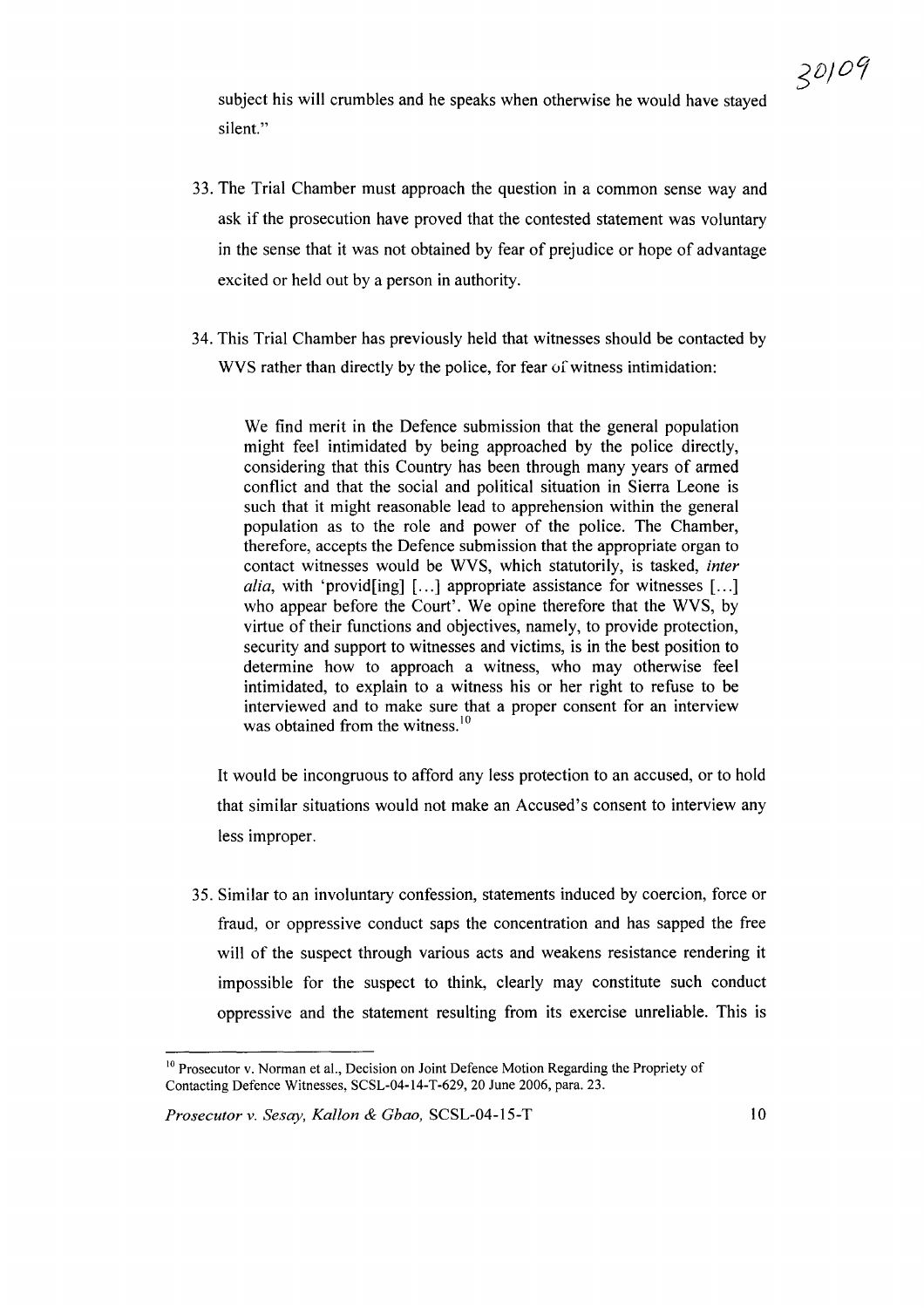however a question of fact. Whether or not conduct is oppressive in each case will depend upon many factors, the categories of which cannot be exhausted (Prosecutor v. Delalic/ Trial Chamber/ICTY/Para 66).

36. Some of the factors to be considered may be the characteristics of the person making the statement, the duration of the questioning and the manner of the questioning. What may be regarded as oppressive with respect to a child, old man or invalid or someone inexperienced in the ways of the administration of justice may not be oppressive with a mature person, familiar with the police or judicial process. The effect is therefore relative (Prosecutor v. Delalic/ Trial Chamber/ICTY/Para 67).

#### *Failure to inform Mr. Sesay's relatives ofhis arrest*

37. Numerous international bodies have condemned incommunicado detention.<sup>11</sup> The rationale behind the constitutional norm is that it is an inalienable duty to inform relatives or good friends of a person as to any deprivation of liberty. This provision is based upon lessons learned in Germany from World War II whereby legal safeguards must exist such that never again should the judiciary or the prosecution be able to abuse its power by causing human beings to just disappear.

#### Ground two: Involuntariness (inducements, promises, threats)

#### *Canadian Law*

38. R. v. Oickle, Supreme Court of Canada, 2000 SCC 38 (1999), paras. 15,49:

A statement will be involuntary if it is the result of either 'fear of prejudice' or 'hope of advantage' held out by persons in authority ....

<sup>&</sup>lt;sup>11</sup> Juvenal Kajelijeli v. The Prosecutor, Judgement in the Appeals Chamber, 23 May 2005, ICTR-98-44A-A, para. 221, quoting: Standard Minimum Rules for the Treatment of Prisoners, art. 92; U.N Human Rights Commission Resolutions 1998/38, Para. 5, and 1997/38, Para. 20; U.N. Commission on Human Rights, Report of the Special Rapporteur on Torture and Cruel, Inhuman or Degrading Treatment or Punishment, Para. 926 (d); Inter- American Commission, 1982 - 1983; Mukong v. Cameroon, Para. 9.4. El-Megreisis v. Libyan Arab Jamahiriya, Para. 5.4; Suarez Rosero Case, para. 91 (describing detainees being cut off from communication with his family as cruel, inhuman, and degrading treatment). See also Art. 104 (4) of the German Constitution: "A relative or a person enjoying the confidence ofthe person in custody shall be notified without delay of any judicial decision imposing or continuing a deprivation of freedom."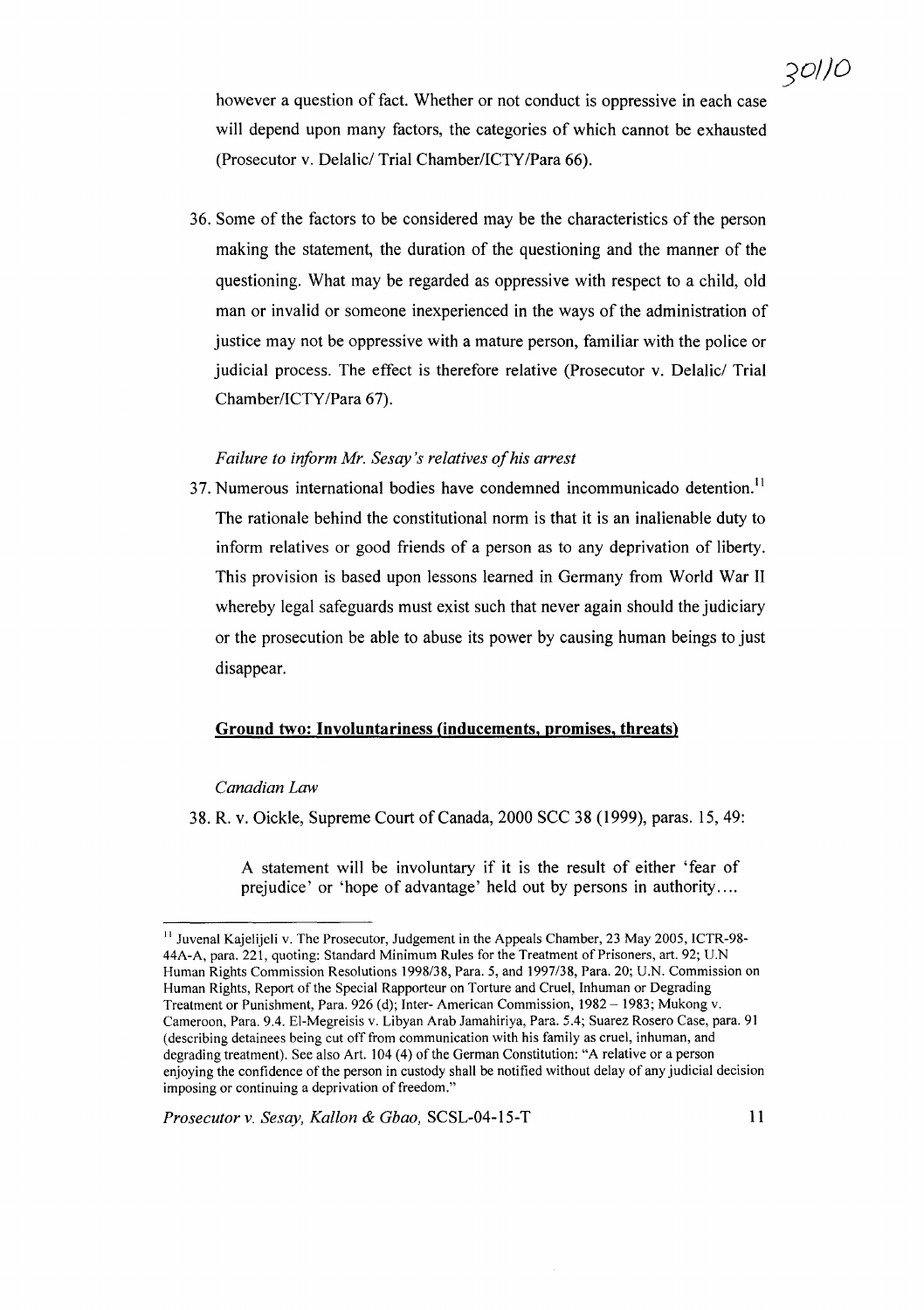The classic 'hope of advantage' is the prospect of leniency from the courts. It is improper for a person in authority to suggest to a suspect that he or she will take steps to procure a reduced charge or sentence if the suspect confesses. Therefore in *Nugent, supra,* the court excluded the statement of a suspect who was told that if he confessed, the charge could be reduced from murder to manslaughter. ... Intuitively implausible as it may seem, both judicial precedent and academic authority confirm that the pressure of intense and prolonged questioning may convince a suspect that no one will believe his or her protestations of innocence, and that a conviction is inevitable. In these circumstances, holding out the possibility of a reduced charge or sentence in exchange for a confession would raise a reasonable doubt as to the voluntariness of any ensuing confession. An explicit offer by the police to procure lenient treatment in return for a confession is clearly a very strong inducement, and will warrant exclusion in all but exceptional circumstances.

39. Threats, promises and inducements to a suspect need not be explicit: "Obviously, any confession that is the product of outright violence is involuntary and unreliable, and therefore inadmissible. More common, and more challenging judicially, are the more subtle, veiled threats that can be used against suspects. The Honourable Fred Kaufman, in the third edition of *The Admissibility of Confessions* (1979), at p. 230, provides a useful starting point:

Threats come in all shapes and sizes. Among the most common are words to the effect that 'it would be better' to tell, implying thereby that dire consequences might flow from a refusal to talk. Maule J. recognized this fact, and said that 'there can be no doubt that such words, if spoken by a competent person, have been held to exclude a confession at least 500 times' *(R.* v. *Garner* (1848), 3 Cox c.c. 175, at p. 177).

Courts have accordingly excluded confessions made in response to police suggestions that it would be better if they confessed.... The most important consideration in all cases is to look for a *quid pro quo* offer by interrogators, regardless of whether it comes in the form of a threat or a promise" (R. v. Oickle, 2000 SCC 38 (1999), paras. 53, 57).

40. One purpose ofthe voluntariness rule is to ensure that confessions are reliable: "The confessions rule should recognize which integration techniques commonly produce false confessions so as to avoid miscarriages of justice" (R. v. Oickle, 2000 SCC 38 (1999), para. 32).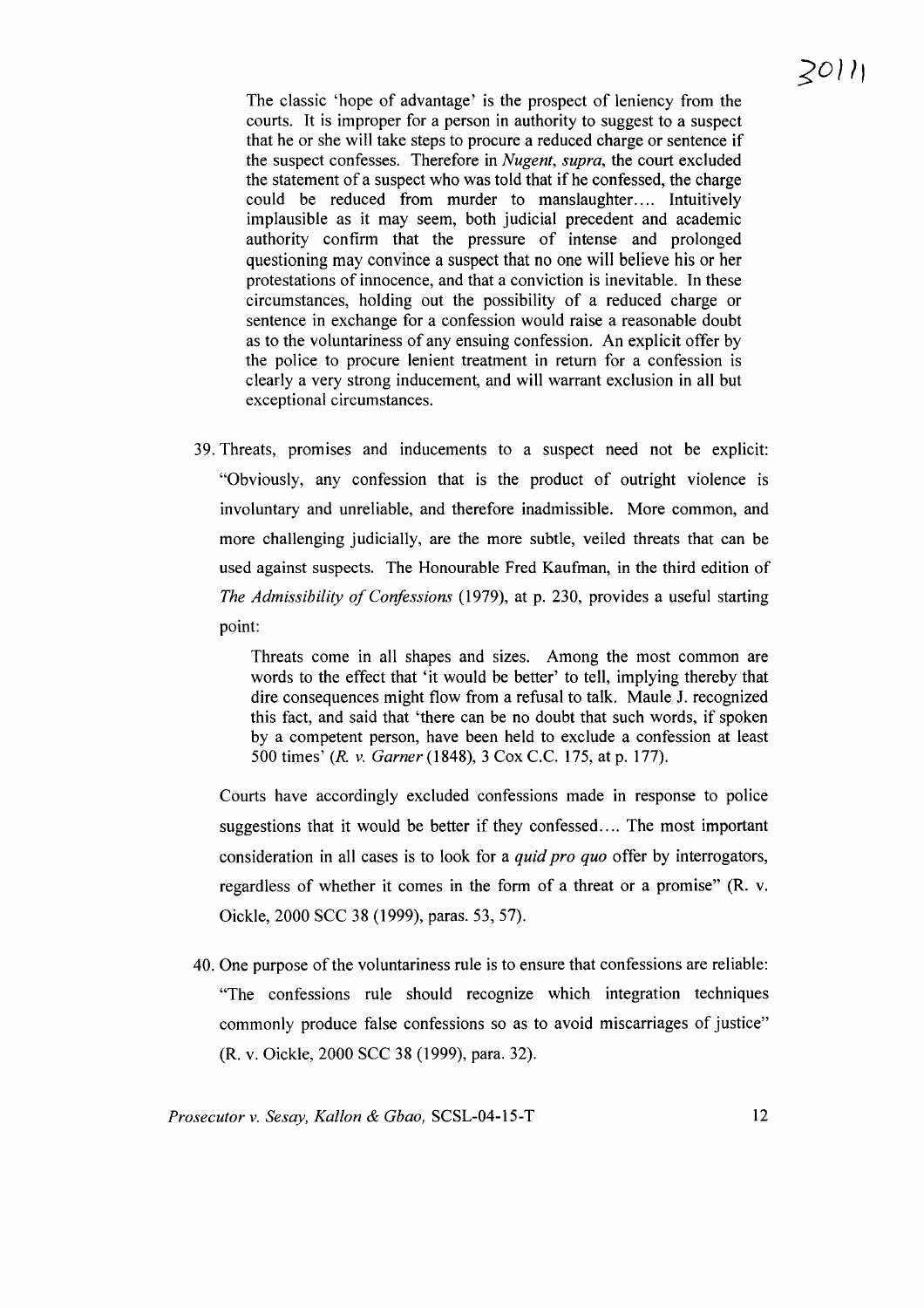- 41. The problem of false confessions obtained through psychological coercion is well recognized in the literature on criminal law. See, e.g., R. A. Leo and R. J. Ofshe, "The Consequences of False Confessions: Deprivations of Liberty and Miscarriages of Justice in the Age of Psychological Interrogation" (1998), 88 J. *Crim. L.* & *Criminology* 429; R. J. Ofshe and R. A. Leo, "The Social Psychology of Police Interrogation: The Theory and Classification of True and False Confessions" (1997), 16 *Stud. L. Pol.* & *Soc.* 189; R. J. Ofshe and R. A. Leo, "The Decision to Confess Falsely: Rational Choice and Irrational Action" (1997), 74 *Denv. U L. Rev.* 979; W. S. White, "False Confessions and the Constitution: Safeguards Against Untrustworthy Confessions" (1997), 32 *Harv. C.R.-C.L. L. Rev.* 105; G. H. Gudjonsson and J. A. C. MacKeith, "A Proven Case of False Confession: Psychological Aspects of the Coerced-Compliant Type" (1990), 30 *Med. Sci.* & *L.* 329; G. H. Gudjonsson and J. A. C. MacKeith, "Retracted Confessions: Legal, Psychological and Psychiatric Aspects" (1988), 28 *Med. Sci. & L.* 187; H. A. Bedau and M. L. Radelet, "Miscarriages of Justice in Potentially Capital Cases" (1987), 40 *Stan. L. Rev.* 21 (cited in R. v. Oickle, 2000 SCC 38 (1999), para. 35).
- **42.** The personal characteristics of the defendant are important to take into consideration when considering the voluntariness of a confession:

False confessions are particularly likely when the police interrogate particular types of suspects, including suspects who are especially vulnerable as a result of their background, special characteristics, or situation, suspects who have compliant personalities, and, in rare instances, suspects whose personalities make them prone to accept and believe police suggestions made during the course of the interrogation.<sup>12</sup>

## *Halilovic; Appeal: ICTY*

43. An offer of cooperation on an issue like provisional release is clearly an inducement because it provides an incentive of a possible reward for cooperation (Halilovic; Appeal: ICTY, para. 35).

<sup>&</sup>lt;sup>12</sup> R. v. Oickle, 2000 SCC 38 (1999), para. 42, quoting White, Welsh S., False Confessions and the Constitution: Safeguards Against Untrustworthy Confessions" 1997,32 *Harv. CR.* - *CL. L. Rev. 105,* 120.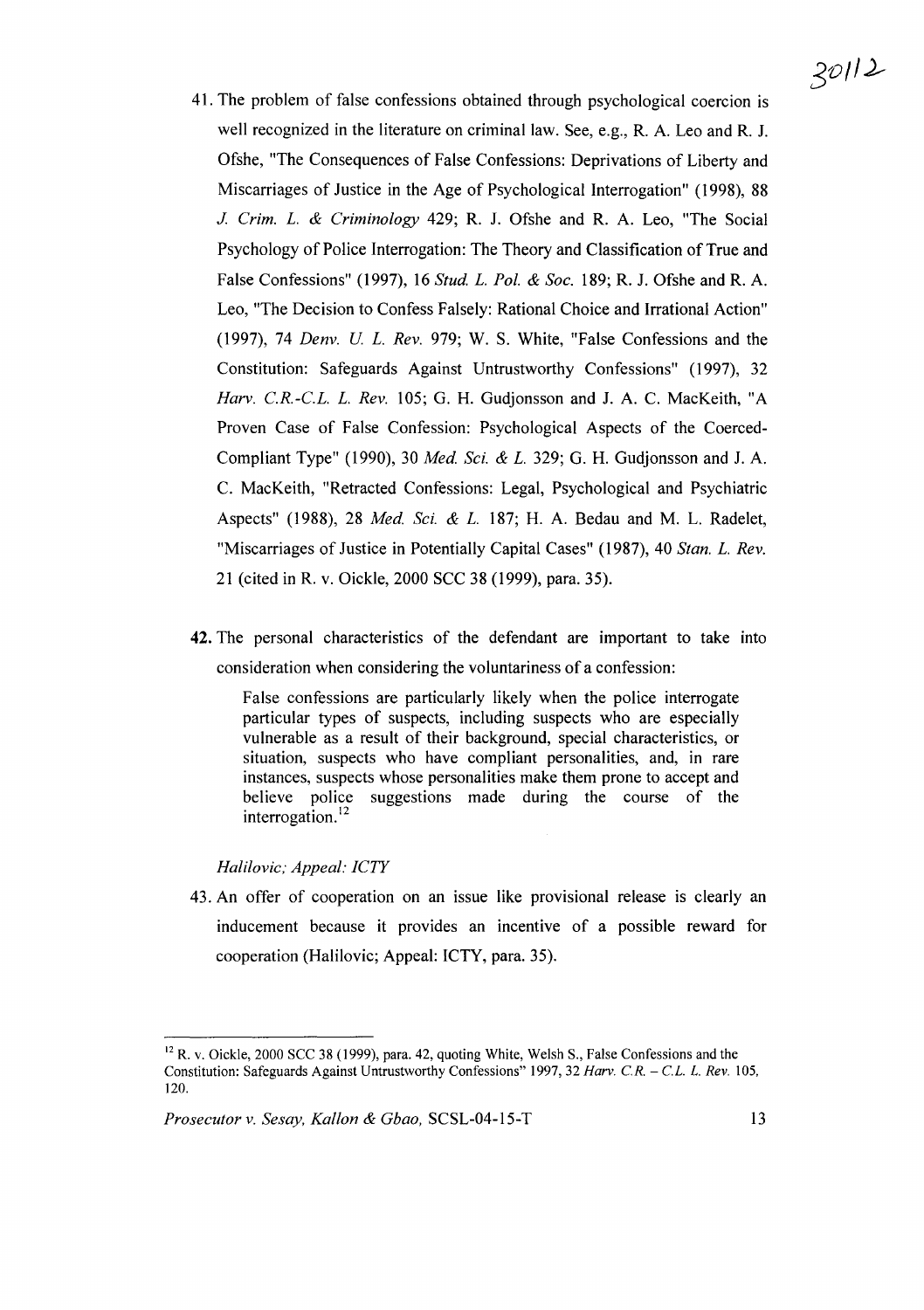- 44. Prosecutorial offers that serve as inducements to the Accused's cooperation may, if the inducement is sufficiently powerful, render statements made pursuant to that cooperation involuntary (Halilovic; Appeal: ICTY Para. 35). In any event they ought to be taken into account (Halilovic; Appeal: ICTY, para. 39).
- 45. It is not clear whether the Prosecution should be able to induce an Accused to cooperate by an offer of withdrawal of an indictment without full explanation to the accused of what the process involves (Halilovic; Appeal: ICTY, para. 44).

#### **Ground three: Right to Counsel**

*Nature ofright*

- 46. Article 17 and Rule 42 state in unconditional terms that a detainee has a right to the immediate assistance of Counsel. The right is "rooted in the concern that the individual, when detained by officials for interrogation, is often fearful, ignorant and vulnerable; that fear and ignorance can lead to false confessions by the innocent; and that vulnerability can lead to abuse of the innocent and guilty alike, particularly when a suspect is held incommunicado and in isolation" (Prosecutor v. Bagasora/ ICTR/Para. 16).
- 47. Once the detainee has been fully apprised of his right to the assistance of counsel, he or she must be in a position to voluntarily waive the right. The waiver must be shown "convincingly and beyond reasonable doubt." It must be express and unequivocal, and must clearly relate to the interview in which the statement in question is taken (Prosecutor v. Bagasora/ICTR/ Para. 18).
- 48. Any implication that the right is conditional, or that the presence of Counsel may be delayed until after the questioning, renders any waiver defective (Prosecutor v. Bagasora/ICTR/ FN 11).
- 49. These rights, and the practical mechanisms for their exercise, must be communicated in a manner that is reasonably understandable to the detainee,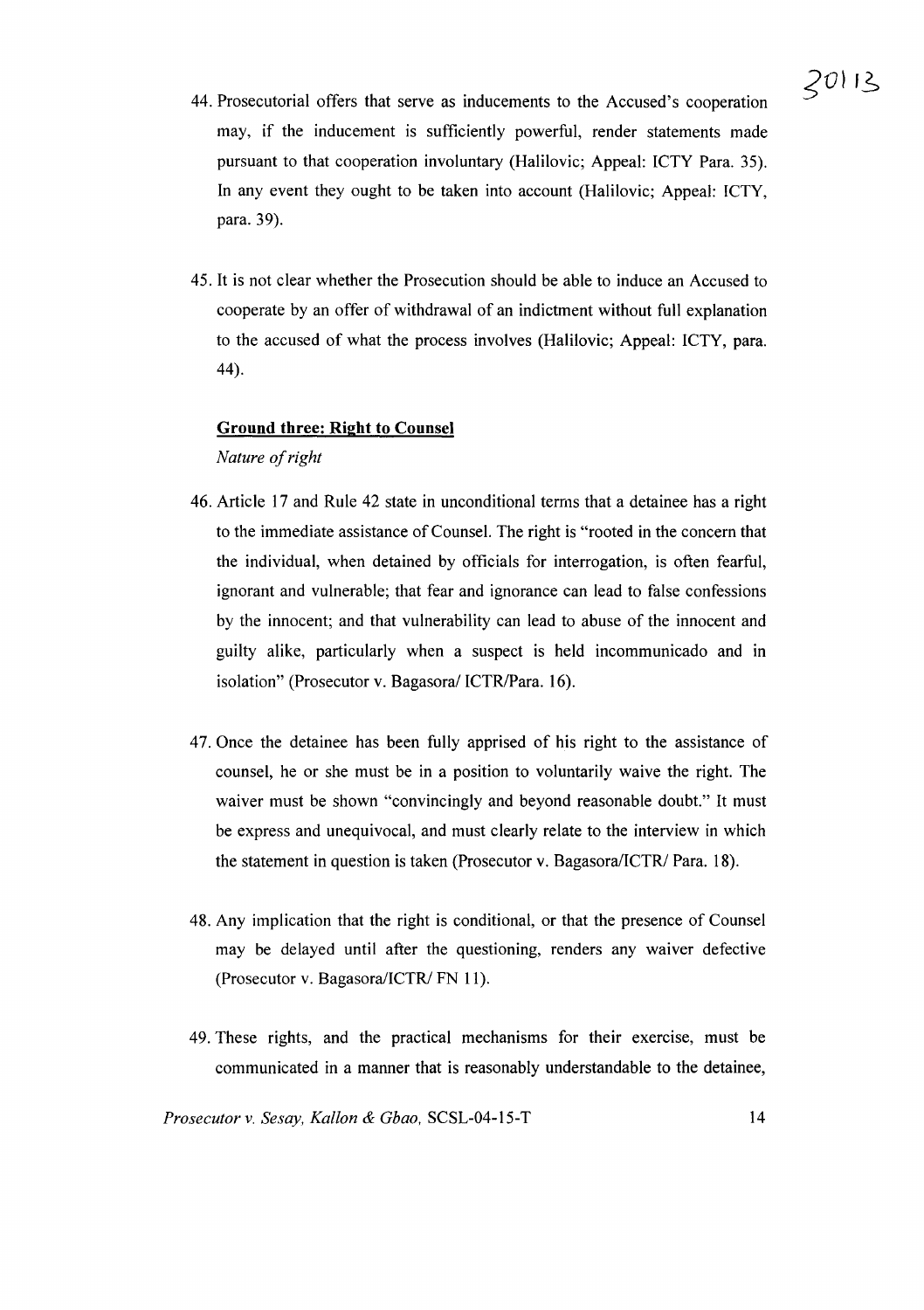and not simply by some incantation which a detainee may not understand  $\frac{20}{14}$ (Prosecutor v. Bagasora/ICTR/ FN11).

- 50. The right to Counsel includes an implicit requirement that the accused be given adequate opportunity to procure Counsel. See, e.g., R. v. Feeney, 1997 CanLII 342, Supreme Court of Canada, 22 May 1997 ("The Accused...was not given access to a telephone before being questioned; the police gave him the caution in the trailer, where no telephone existed. The police simply asked him whether he understood his rights, and given an indication that he did, proceeded to ask him questions about the blood on his shirt and his shoes. These police actions violated the Accused's s.10(b) [of the Canadian Charter] rights.")
- 51. When considering whether there has been a breach, "the substance of what the Accused can reasonably be supposed to have understood, rather than the formalism of the precise words used, must govern. What the accused was told, viewed reasonably in all the circumstances of the case, must be sufficient to permit him to make a reasonable decision" (R v Evans (1991) 1 S.C.R. 869).
- 52. The waiver cannot be voluntary unless a detainee knows of the right to which he is entitled (Prosecutor v. Bagasora/ICTR/Para. 17).
- 53. Where there are the indications that a witness is confused, steps must be taken to ensure that the suspect does actually understand the nature of his rights (Prosecutor v. Bagasora/ICTRJ FNI4). See also R. v Evans (1991) 1 S.C.R 869, p. 4, imposing an obligation on the investigators in this situation to "take steps to facilitate that understanding."

#### *Invocation* of right

54. Under Rule 63, if an Accused "expresses a desire to have Counsel," questioning must cease until Counsel is present. In Bagasora, the court held that after an Accused's "confused attempt" to invoke his right to Counsel, investigators should have "ceased their questioning immediately" (Prosecutor v. Bagosora, Decision on Motion For the Admission of Certain Materials *Prosecutor* v. *Sesay, Kallon* & *Gbao,* SCSL-04-15-T 15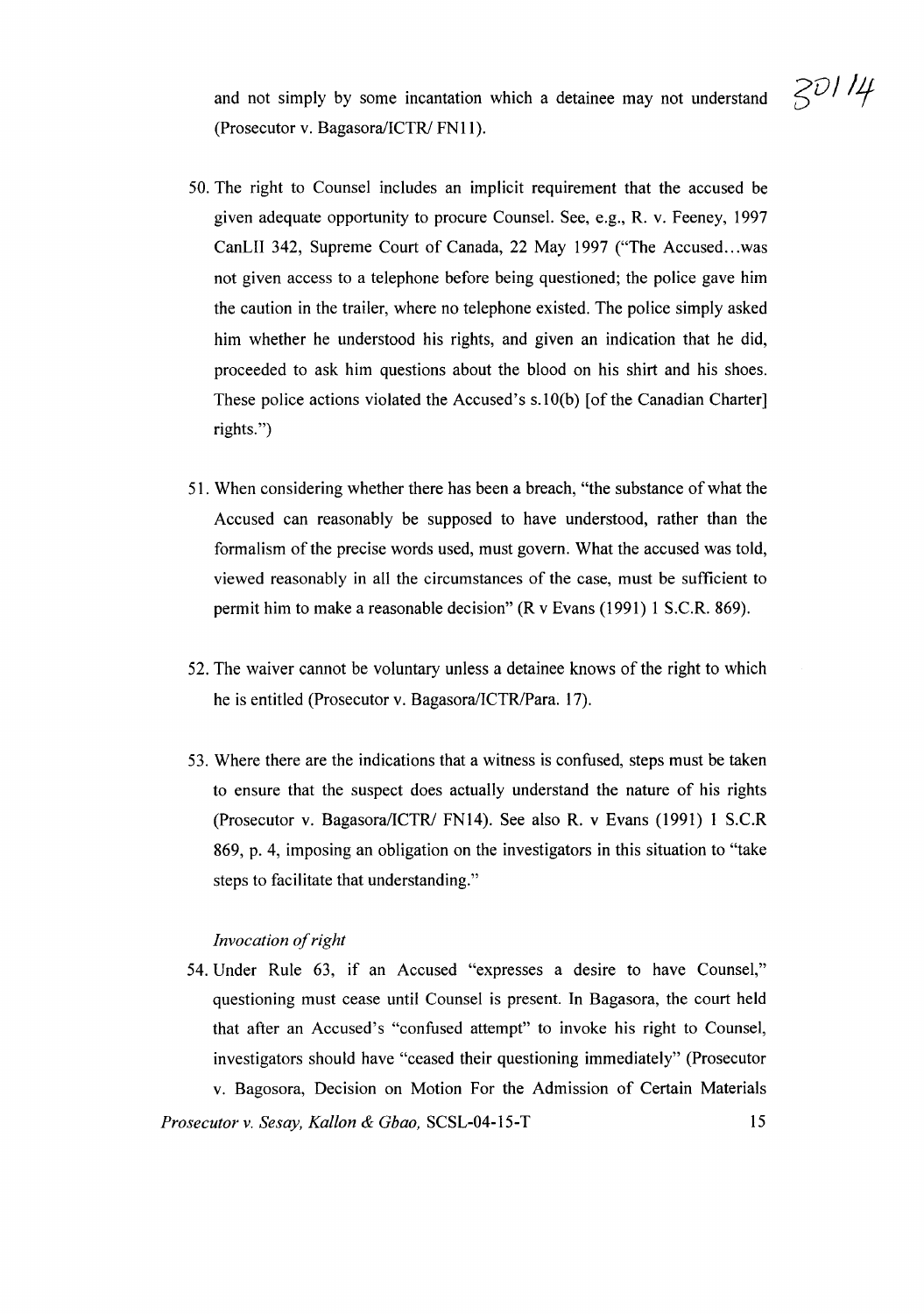Under Rule 89(C), Case No.: ICTR-98-41-T, 14 October 2004, para. 20). It is <sup>701</sup>/5 irrelevant whether a suspect expresses a desire to have counsel present immediately during the course of the interview sessions, or whether he simply expresses a general desire to obtain a lawyer in the future. See Bagasora, 14 October 2004, para. 20 (an Accused's stated desire to exercise his rights "as soon as I find out the case against me" held to constitute an invocation of the right to counsel, necessitating the cessation of questioning by interrogators).

#### **Ground four: Article 17(4)(a)**

55. The Accused has a right to make an informed decision about participating in an interview process. An Accused cannot make an informed choice about speaking about the facts of the indictment without having sight of the indictment or without fully appreciating the seriousness of it. The taking of any interview without properly informing the Accused of the charges against him breaches Article 17, and such interviews are inadmissible.<sup>13</sup>

#### **Prosecution case - at its highest**

56. The following are the facts which the Prosecution rely upon as being true or have not been disputed (or could not reasonably be disputed):

#### **Facts and problems**

- (i) Police Officer Lamin (agent for the OTP); failed, in breach of the obligation pursuant to the Warrant of Arrest, to read or serve a statement of the rights of the Accused upon Mr. Sesay until the  $10<sup>th</sup>$ March 2007 interview.
- (ii) Police Officer Lamin (agent for the OTP); failed to read or serve the indictment of the Accused upon Mr. Sesay until after the  $10<sup>th</sup>$ March 2007 interview. The Warrant of Arrest stated that this must be done "at the time of his arrest or as soon as is practicable immediately following his arrest".
- (iii) Mr. Sesay had not been informed of the indictment or his rights before agreement to cooperate was sought and obtained.

<sup>&</sup>lt;sup>13</sup> Prosecutor v. Simic; Decision on Prosecutor's Request to Add Further Exhibits to the Confidential Prosecution Exhibit List Filed on 9<sup>th</sup> April 2001; Case No: IT-95-T, 11<sup>th</sup> September 2001.

*Prosecutor* v. *Sesay, Kallon* & *Gbao,* SCSL-04-15-T 16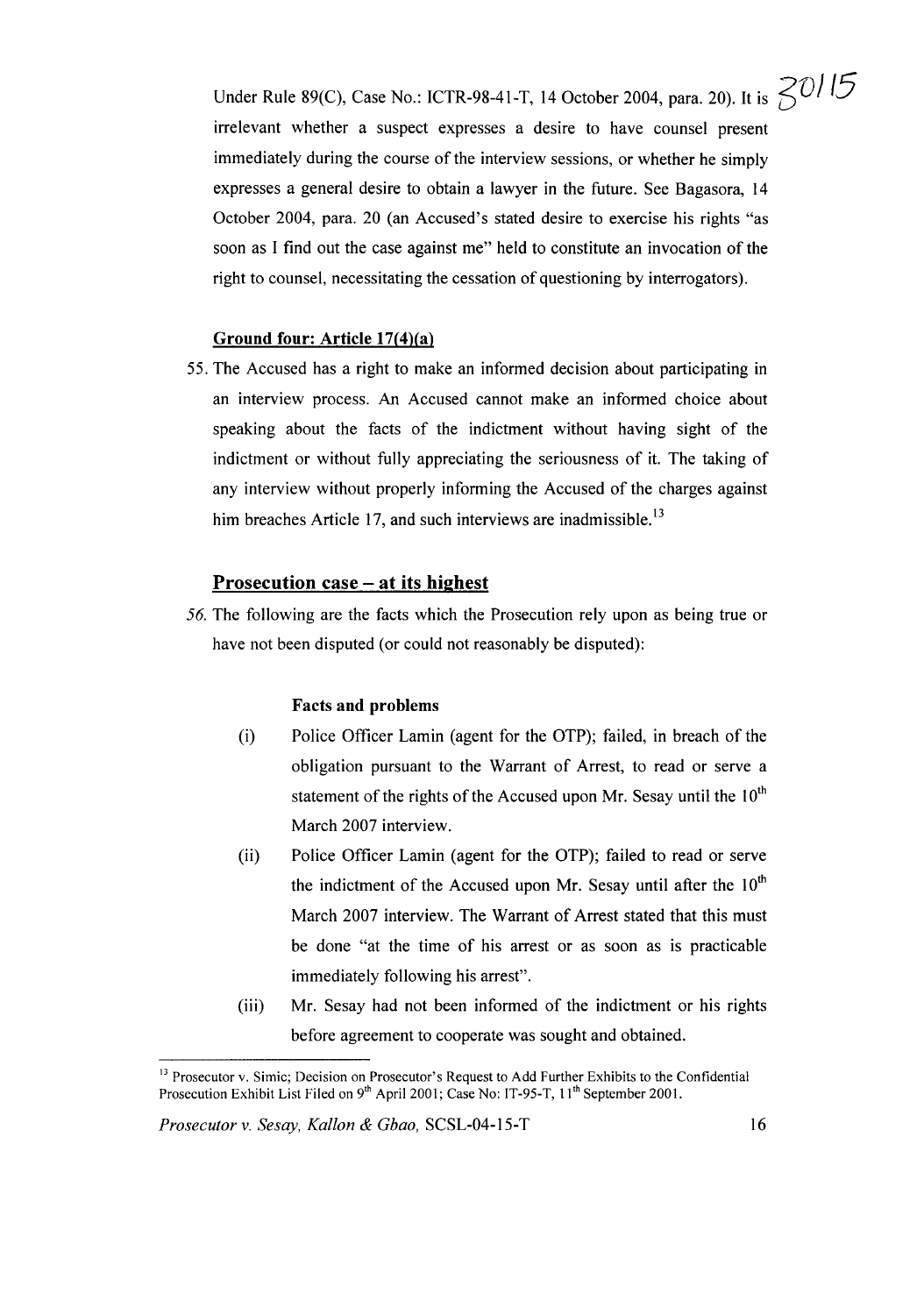- (iv) The indictment was not read to Mr. Sesay before the  $10<sup>th</sup>$  March 2007 interview (see pp. 28333  $-$  28382 at pp. 28337 whereupon Morissette indicates that the indictment will be served "as the turnover is done"). The turnover was done at 8 pm on the  $10<sup>th</sup>$ March 2007  $(15<sup>th</sup>$  June 2007/Lamin/pp. 60 when the indictment was given (but not read) to Mr. Sesay at Bonthe);
- (v) The Prosecution at Jui did not explain who they were but simply referred to themselves as "investigators from the Special Court". Mr. Sesay's cooperation was obtained before he understood that he was agreeing to cooperate with the Prosecution  $(15<sup>th</sup>)$  June 2007/Berry/pp.  $19 - 20$ ); and
- (vi) The Prosecution did not explain the meaning of "cooperation" or "collaboration" (according to Mr. Berry and Mr. Saffa). The investigators at Jui did not explain any details of the choices before purportedly obtaining the agreement to cooperate (e.g.  $15<sup>th</sup>$  June 2007/Saffa/pp.78).
- (vii) The Prosecution turned up with at least 6 members of the OTP (Lahun, Pellman. White, Berry, Morrisette and Saffa) (e.g.  $15<sup>th</sup>$ June 2007/Saffa/pp.71). The Warrant of Arrest stated that, "A member of the OTP could be present from the time of the arrest".
- (viii) The Prosecution took Mr. Sesay into Prosecution custody, not Court custody, and detained him from approximately 2.30 pm until 4.30 pm (the end of the  $10<sup>th</sup>$  March 2003 interview). The Warrant of Arrest states that the Accused shall be transferred to the custody of the "Special Court without delay". Mr. Morissette accepted that Mr. Sesay was only transferred into the custody of the court at Bonthe  $(13<sup>th</sup>$  June 2007/Morissette/pp. 13).
- (ix) The Prosecution failed to refer to Mr. Sesay as an Accused throughout his interviews but inaccurately described him as a suspect (e.g.  $13<sup>th</sup>$  June 2007/Morrisette/pp. 48 who accepted that Rule 63 should have been used to refer to an Accused).
- $(x)$  Mr. Morrisette inaccurately described the meaning of the waiver of the right to counsel as "In other words, are you willing to discuss with us your involvement? Are you willing to tell us what

i,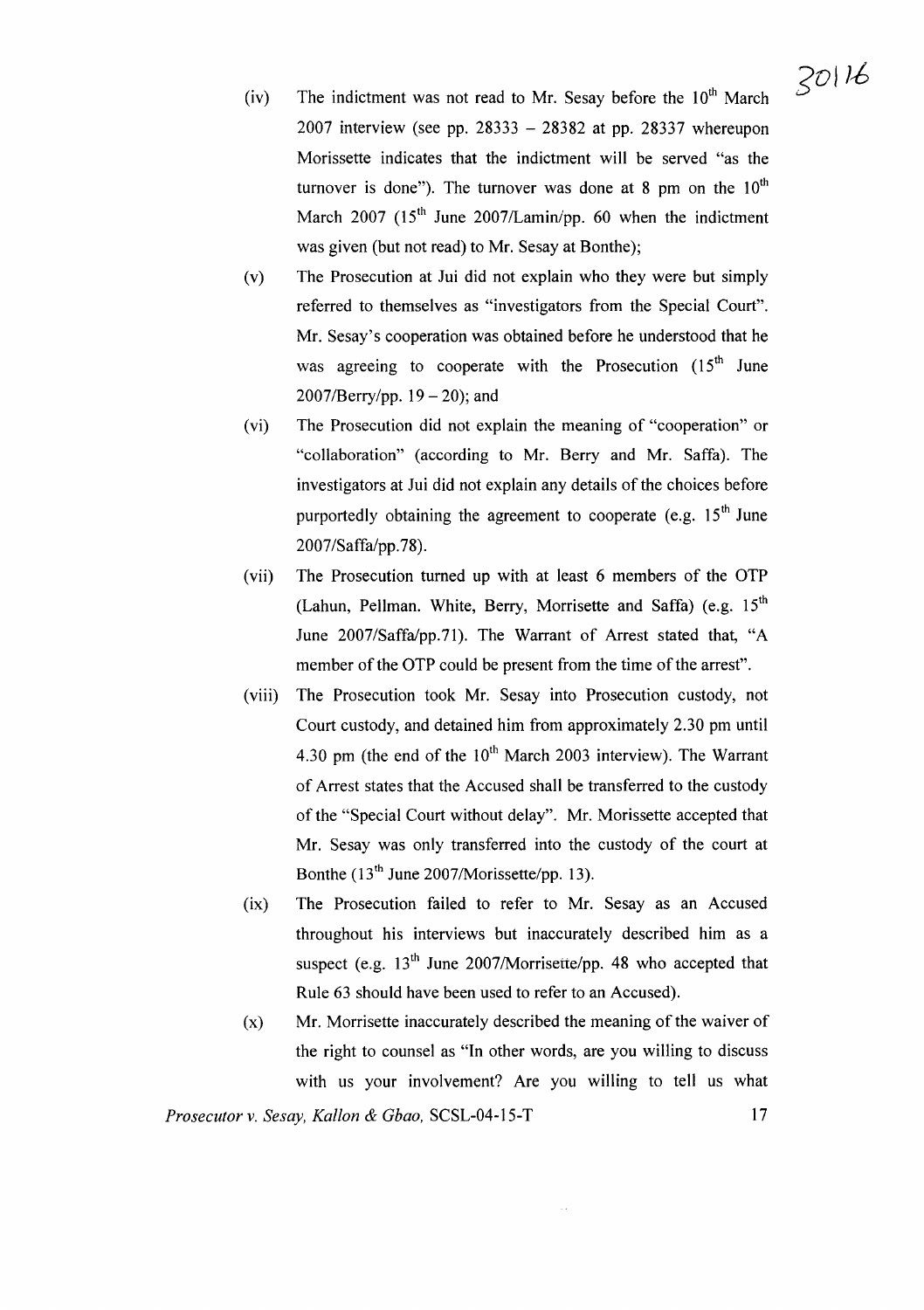happened and what you know of the events"  $(13^{\text{th}} \text{ March } 30)$ 2007/Morrisette/pp. 28343).

- (xi) Mr Morissette, by his own admission, acted inhumanely and to the disadvantage of the accused by failing to stop the  $10<sup>th</sup>$  March interview to locate Mr. Sesay's family and inform them of his whereabouts  $(13<sup>th</sup>$  June 2007/Morrisette/pp. 66).
- (xii) Mr. Morissette, by his own admission, did the bare minimum to advise Mr. Sesay of his right to Counsel. There were no explanations beyond those on the transcripts  $(12<sup>th</sup>)$  June 2007/Morrissette/pp. 72).
- (xiii) Mr. Morisette, admits that the process of interviewing Mr. Sesay was the taking of a "suspect statement"  $(12<sup>th</sup>$  June 2007/Morrisette/pp. 125) and yet stated to Mr. Sesay that the OTP may not "take a suspect statement" (10<sup>th</sup> March 2003/Morissette/pp. 28342).
- (xiv) Mr. Berry, by his own admission, did the bare minimum to advise Mr. Sesay of his rights on the  $11<sup>th</sup>$  March 2007 interview ( $14<sup>th</sup>$  June 2007/Berry/pp.95).
- (xv) The standard operating procedures which govern the interview of an accused at the Special Court are Rules 42, 43 and 63. The Prosecution investigation team have no other standardised rules  $(15<sup>th</sup>$  June 2007/Morrisette/pp. 60-61).
- (xvi) The Prosecution investigation team have no standard operating procedure in relation to arresting a suspect  $(15<sup>th</sup>$  June 2007/Morrisette/pp. 60-61).
- (xvii) Mr. Morrisette did not see it as part of his "investigative protocol to be confident at any time that Mr. Sesay understood that he had a right to counsel at the time of his interview  $(12<sup>th</sup>)$  June 2007/Morrisette/pp. 79).
- (xviii) Mr. Morrisette admits that he believes trickery is an acceptable way of obtaining an interview from a suspect  $(12<sup>th</sup>)$  June 2007/Morrisette/pp.84).
- (xix) Mr. Morrisette believes that it is a legitimate investigative tactic, when investigating crimes under the statute of the Special Court, to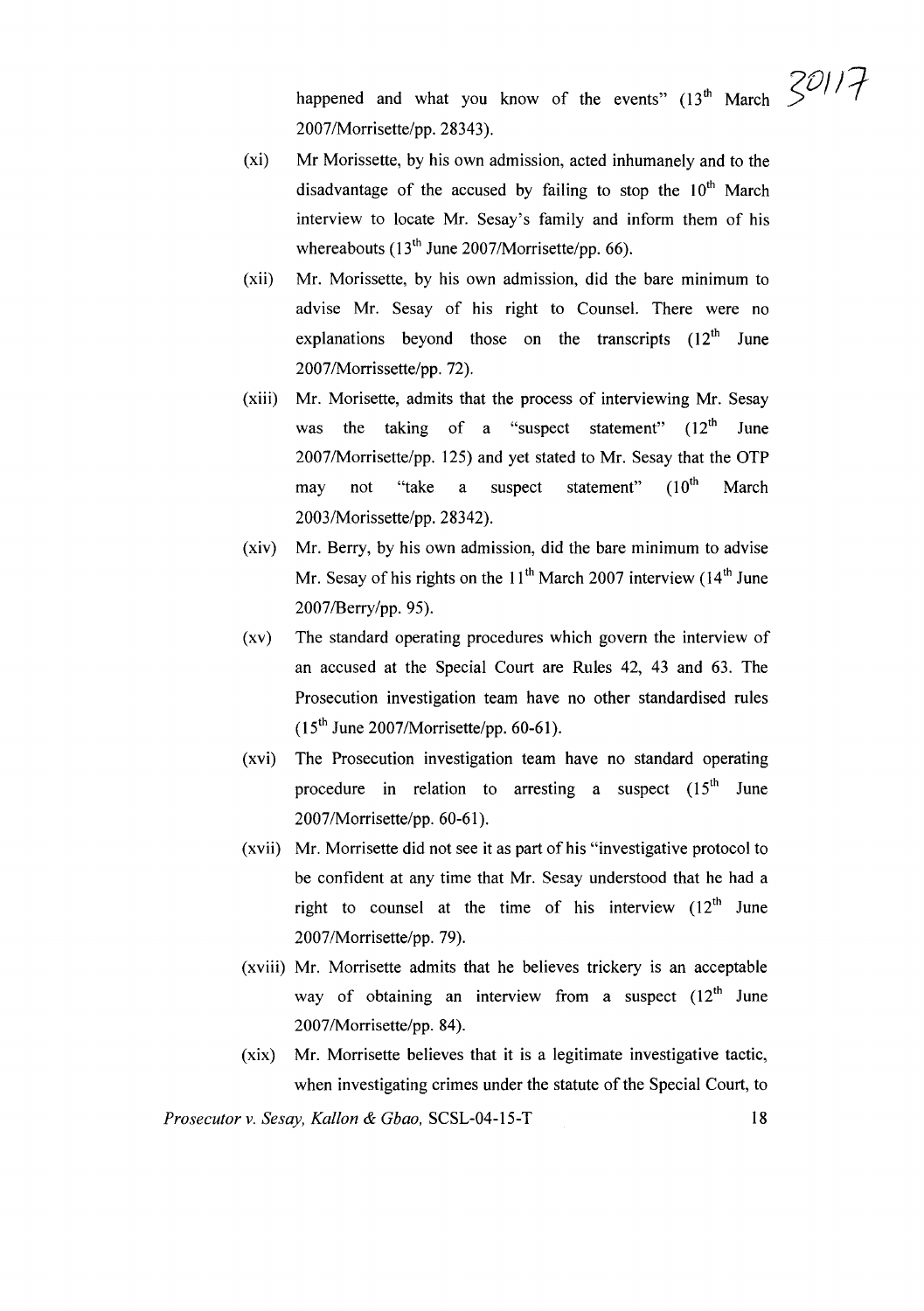$30118$ trick a suspect into (i) believing that by collaborating they would save themselves from the death penalty and (ii) believing that by collaborating they could save themselves from life imprisonment

 $(xx)$  Mr. Morrisette admits to having off the tape conversations with Mr. Sesay, without anyone else present  $(12<sup>th</sup>$  June 2007/Morrisette/pp. 39).

 $(12<sup>th</sup>$  June 2007/Morrisette/pp103).

- (xxi) Mr. Morrisette admits to not keeping any note of these conversations and not referring to them on tape (12th June 2007/Morrisette/pp. 70).
- (xxii) Mr. Berry stated that it was unacceptable investigative practice to have conversations off tape which relate to the voluntariness of the statements and not record them on the transcript. If he had known Mr. Morissette was acting in this way he would have brought this to the attention of Mr. White (the Chief of Investigations) $(14<sup>th</sup>$ June 2007/Berry/pp. 110).
- (xxiii) None of the police officers or investigators kept notes of any of their dealings with Mr. Sesay except Mr. Berry who claims to have kept a note of the times of interview and the conversation with Mr. Sesay at Jui. The notes have not been produced by Mr. Berry (e.g.  $14^{th}$  June 2007/Berry/pp. 61 – 63).
- (xxiv) Mr. Morrisette admits that he executed a deliberate plan to keep reassuring Mr. Sesay throughout the interview process that the prosecution "would take care of things" and "that it was in his best interests" to talk to the OTP  $(13<sup>th</sup>$  June 2007/Morrisette/pp.28/29). The plan was designed around the notion that it would be reemphasised that the OTP would keep their word about what they "would do for" Mr. Sesay if he kept talking  $(13<sup>th</sup>$  June 2007/Morissette/pp. 28).
- (xxv) Mr. Berry stated that it was unacceptable investigative conduct to trick someone into making a statement to the OTP by making them believe that they could save themseives from the death penalty  $(14^{th}$  June 2007/Berry/pp. 72 – 75).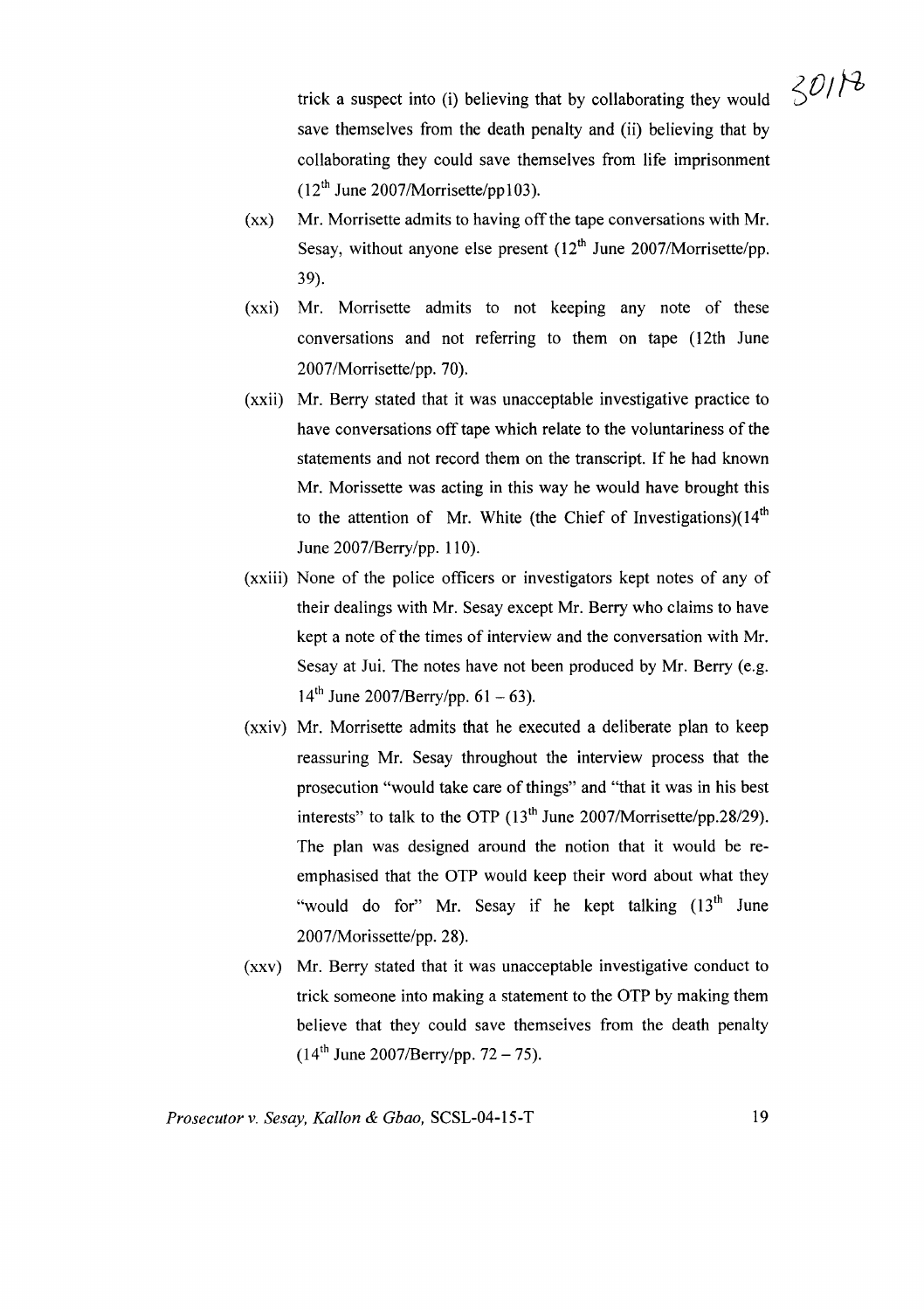- (xxvi) Mr. Berry stated that it was unacceptable investigative conduct to give assurances and make promises on a quid pro quo basis in exchange for testimony  $(14<sup>th</sup>$  June 2007/Berry/pp. 72 - 75).
- (xxvii) Mr. Berry stated that it was unacceptable investigative conduct to deliberately approach an accused and offer quid pro quos in order to persuade them to keep them talking  $(14<sup>th</sup>$  June 2007/Berry/pp. 72  $-75$ ).
- (xxviii)Mr. Morrisette admitted to "promising" (on a quid pro quo basis) in exchange for Mr. Sesay's testimony (i) financial assistance for Mr. Sesay's family (ii) payment for schooling (iii) witness protection (iv) perhaps relocation to a new country (iv) health services (v) "a new life" and (vi) to approach the Trial Chamber to seek a lower sentence and save Mr. Sesay the life sentence (e.g.  $13<sup>th</sup>$  June 2007/Morrisette/pp. 28/pp. 42).
- (xxix) Mr. Morrisette admitted that he might have failed to tell Mr. Sesay that the decision concerning whether he became a witness had to be made by someone other than himself  $(13<sup>th</sup>$  June 2007/Morrisette/pp.47).
- (xxx) Mr. Morrisette offered Mr. Sesay the same benefits as he offered  $TF1 - 046$ , who had been told that his indictment was to be dropped in exchange for him being a witness  $(12<sup>th</sup>$  June 2007/Morrisette/pp.94).
- (xxxi) Mr. Sesay indicated inter alia on the  $14<sup>th</sup>$  March 2003, in response to the rights wavier "all these days I'm saying yes, meaning yes, I'm not guilty". Mr. Berry repeated the rights in the same terms but did not offer further explanation  $(14<sup>th</sup> March 2003(pp)$ . 28840). Mr. Berry accepts that he "must have missed his confusion"  $(15<sup>th</sup>$  June 2007/Berry/pp.6).
- (xxxii) The Prosecution did not facilitate a meeting between the lawyer from the Registry and Mr. Sesay on the  $12<sup>th</sup>$  March 2003. The lawyer arrived from the Registry but was kept outside the interview (e.g.  $12<sup>th</sup>$  June 2007/Morissette/pp. 54). The Prosecution have not adduced any evidence to dispute the written report of the Registrar, dated  $13<sup>th</sup>$  May 2003, which alleges that Luc Cote, Chief of

*Prosecutor* v. *Sesay, Kallon* & *Gbao,* SCSL-04-15-T 20

 $30119$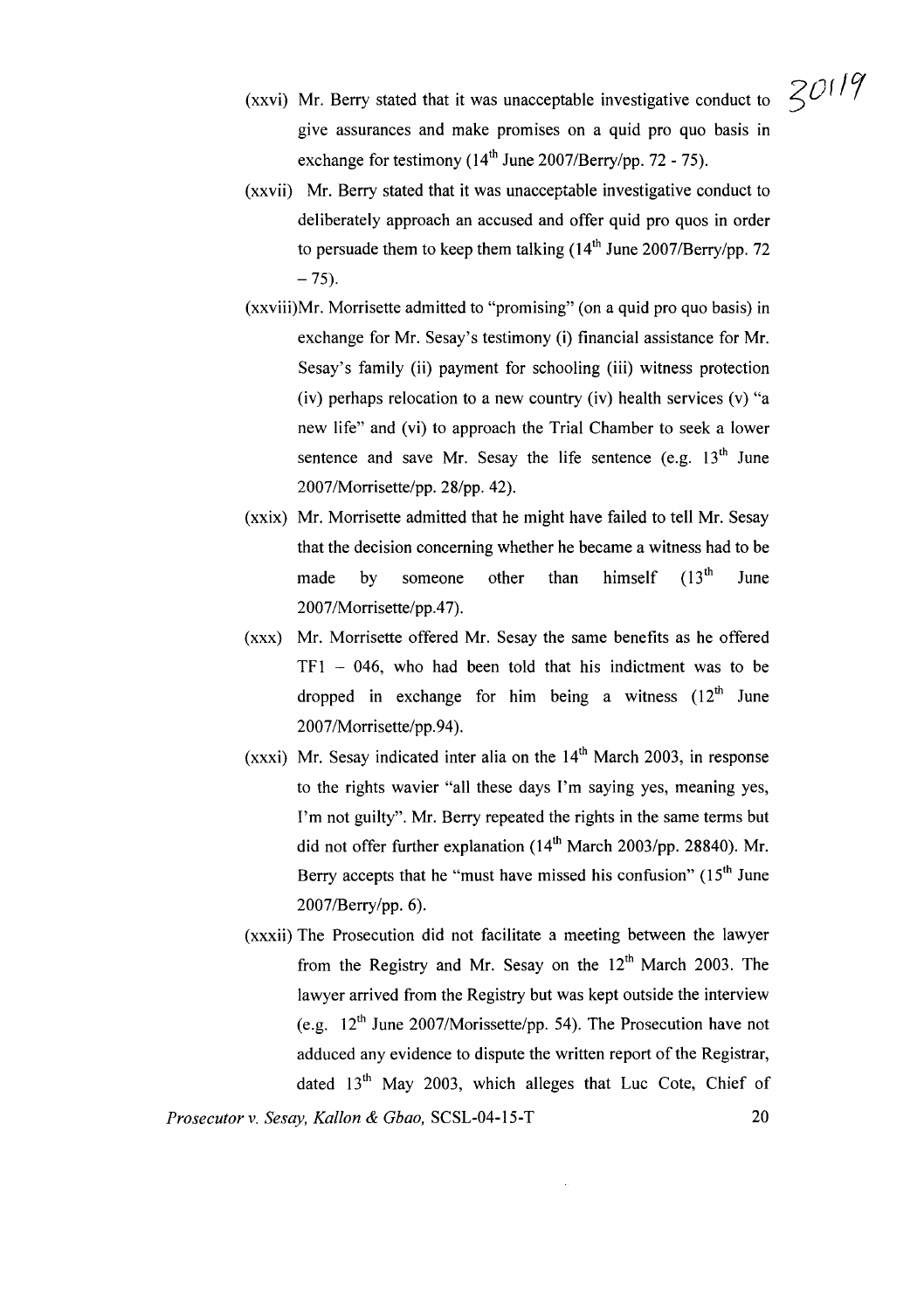Prosecutions, was aware of the fact that the Security staff at Bonthe had been told that the OTP had prohibited the Registry from sending a lawyer to speak to Mr. Sesay (see Exhibit I: confidential report of the Registry  $13<sup>th</sup>$  May 2003).

- (xxxiii) On the  $13<sup>th</sup>$  March 2003 Mr. Sesay was visited by Duty Counsel, whilst at the OTP offices.
- $(xxxiv)$ On the 31<sup>st</sup> March 2003 Mr. Sesay was visited by Duty Counsel whilst at the OTP offices. For reasons unknown Mr. Berry signed Mr. Sesay's note wherein he requested a specific Counsel (Mr. Robinson). No explanation has been provided by the Prosecution to explain the intervention of an OTP investigator in privileged matters; except that Berry was requested to witness the document by Duty Counsel ( $14<sup>th</sup>$  June 2007/Berry/pp.41 – 43).
- (xxxv) Mr. Sesay expressed a desire for counsel on at least three separate occasions during the period he was being interviewed-before his first appearance in a letter to the Registrar (referenced in the first appearance), during his first appearance on March 15, and in a letter signed and witnessed by John Berry on March 24—but questioning continued without counsel present.
- (xxxvi)Notwithstanding that Mr. Sesay had indicated that he wanted Counsel on the  $31<sup>st</sup>$  March 2007 and Mr. Berry had witnessed this request Mr. Berry did not speak to Mr. Sesay about this request nor seek further clarification from him concerning its import  $(15<sup>th</sup>$  June 2007/Berry/pp.l3).
- (xxxvii) On the  $31<sup>st</sup>$  March 2003 Mr. Sesay confessed to a crime. This confession occurred after a one hour and forty five minute break in which Mr. Morissette admitted visiting the accused and having an "off the record discussion" in which it was explained to Mr. Sesay that "if [the OTP] were going to help him, he had to come out with evidence which would help" the OTP  $(13<sup>th</sup>$  June 2007/Morissette/pp.40 - 42).
- (xxxviii) On the  $14<sup>th</sup>$  April 2003 Mr. Sesay indicated that he did not understand that Duty Counsel had a duty of confidentiality and he was concerned that they might tell the other accused that he was

*Prosecutor* v. *Sesay, Kallon* & *Gbao,* SCSL-04-15-T 21

*SV/2 D*